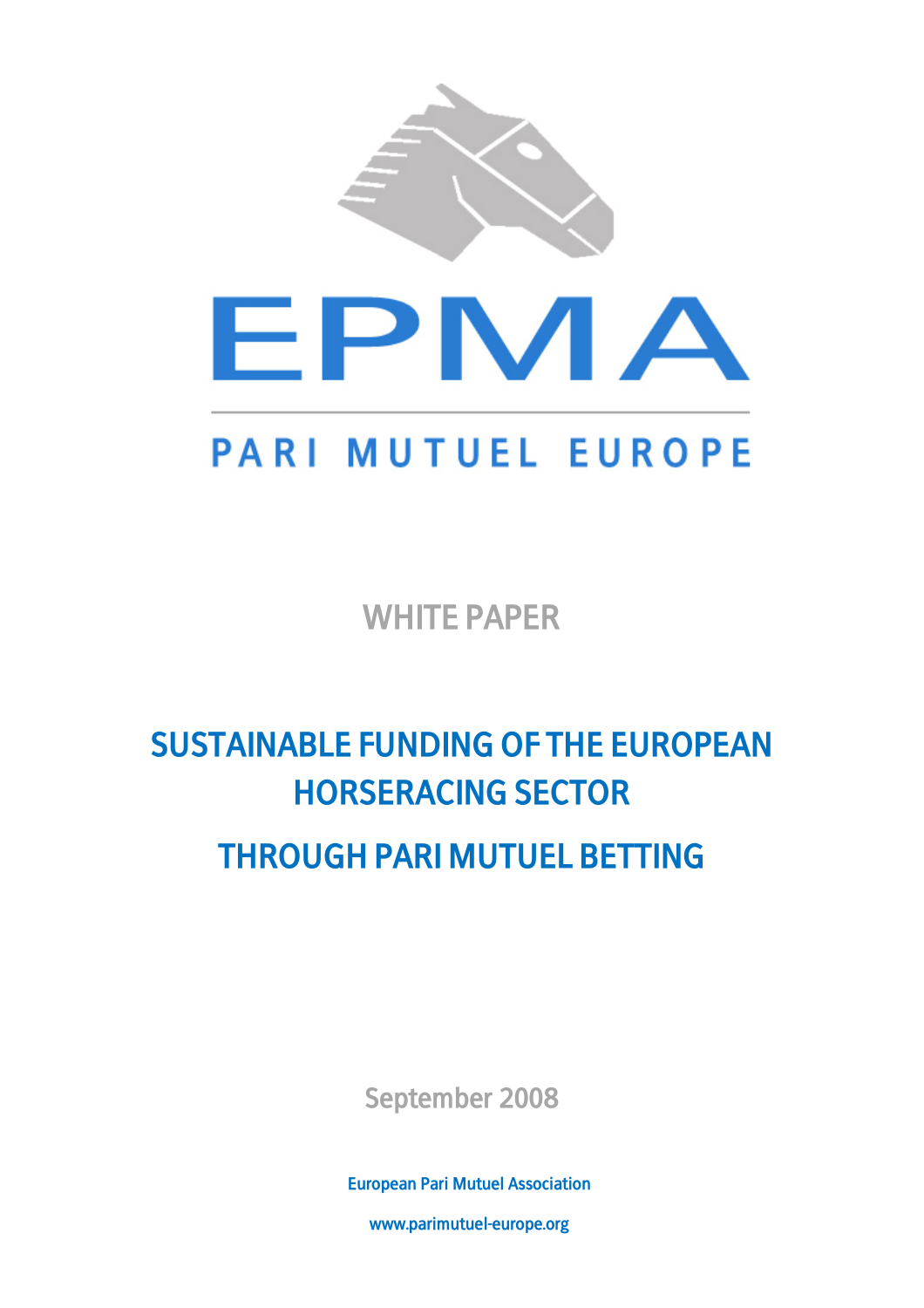### FOREWORD

#### **From the EPMA Board of Directors**

Our Association is young but our experience as gambling operator is considerable. Based on our knowledge, this reference document has the objective to spread our messages and continue to position ourselves on the legal and economic scene of the gambling sector. EPMA members hope to share their aims with European decision-makers: to provide fair services and to preserve part of European cultural know-how.

 It is well timed as European Member States and the European Parliament will debate gaming and gambling issues during autumn 2008.

With a view to educate and inform, we, the European Pari Mutuel operators, have collectively written this document and are supported in this by many European horseracing authorities.

On behalf of the entire membership of EPMA, we sincerely hope that this White Paper will serve as a useful tool in the political and regulatory debate on the future of gaming and gambling sector in the European Union.

Bertrand Bélinguier, Famy Nilson Frevor Beaumont<br>President PMU President PMU<br>CEO ATG CHE Chairman of EPMA<br>Chairman of EPMA Treasurer of EPMA

Alexis Murphy Mattis Asplin Antonio Tagliaferri CEO Tote Ireland Limited

Treasurer of EPMA



EPMA members in Stockholm – April 2008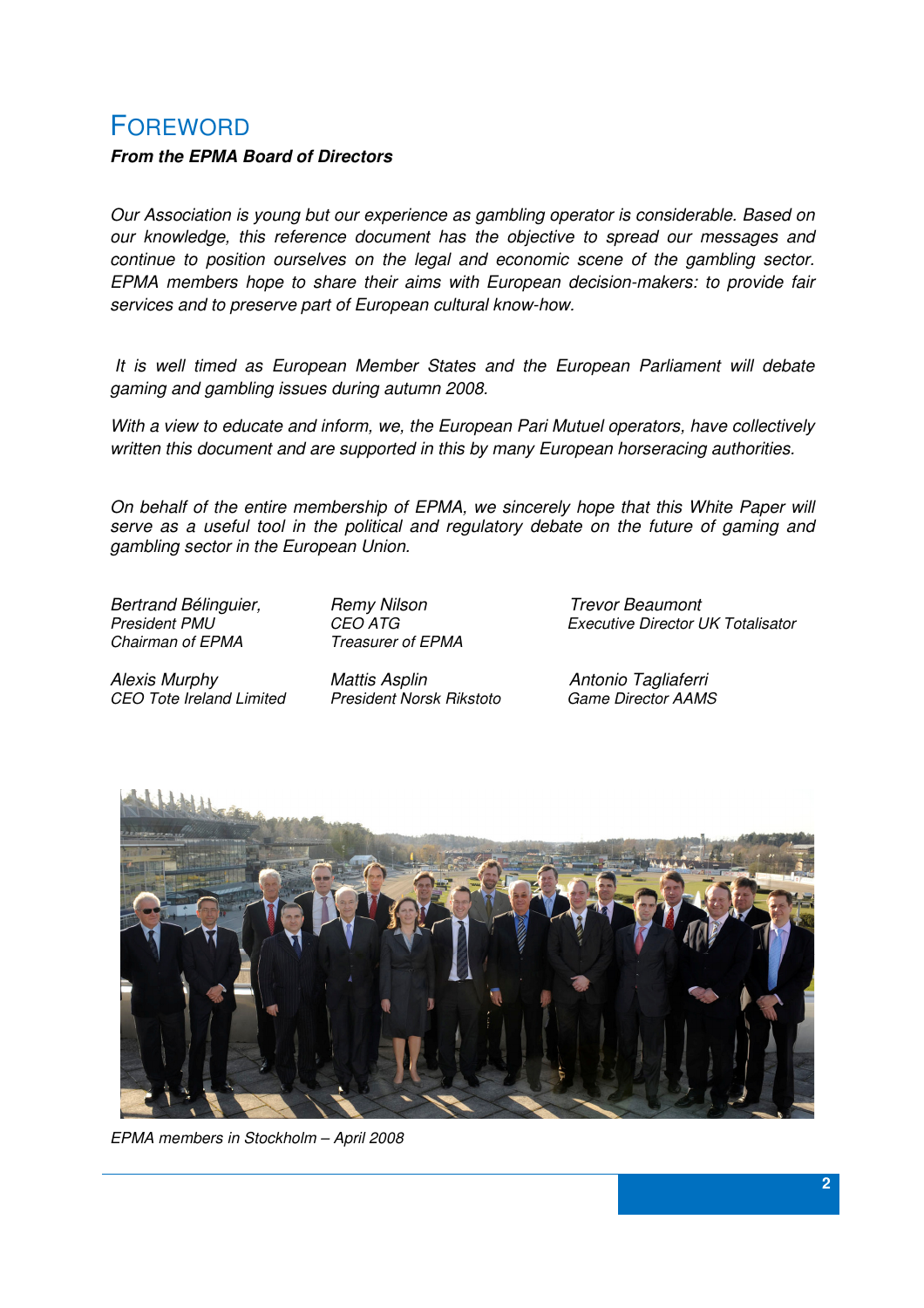# MESSAGE FROM THE HORSERACING AUTHORITIES

#### **International Federation of Horseracing Authorities**

Horseracing is interlinked with betting almost anywhere in the world and as authorities, we pay much attention to the way it is organised. It is the foremost contributor to the financing of our activity and it gives us the best possible guarantee for ensuring the integrity of the sport.

In the vast majority of countries around the world, the pari-mutuel model is the main, if not the only form of betting. Contributions from pari-mutuel betting have allowed us to develop horseracing into an important economic activity that employs several thousand people in Europe.

Racing authorities work in close relationship with pari-mutuel operators and we welcome the creation of a European organisation of pari-mutuel betting operators to promote their activities and to ensure that policy makers understand what pari-mutuel means to our sport and adopt proper and fair laws.

We trust that the EPMA White Paper will provide useful information for European decision makers and regulators in their legal approach of the market.

Louis Romanet IFHA Chairman



#### **European Trotting Union: UET**

Members from 18 countries organising trotting races in Europe signed a Declaration on January 2008 asking "to support the lawfulness of the races and fairness and transparency of the betting, and… to uphold the mutuel betting system in our countries." The Declaration, sent to national and European decision makers is clearly supporting the Pari Mutuel operators.

Europe's trotting sector represents 65 000 races each year on 400 racecourses, with the participation of 73 000 horses. The total turnover of betting on trotting is  $\epsilon$ 7 billion annually. Approximately 15 % is given back as payment for the service providers in horseracing, as prizes, payment for the tracks and personnel, promotion of breeding and other necessary purposes and costs.

The economic and socially responsible attitude of the Pari Mutuel operators, as enhanced in this White Paper, should be preserved and taken into account by our governments when adapting regulations to economic and technological changes.

Patrik SANDIN President of UET

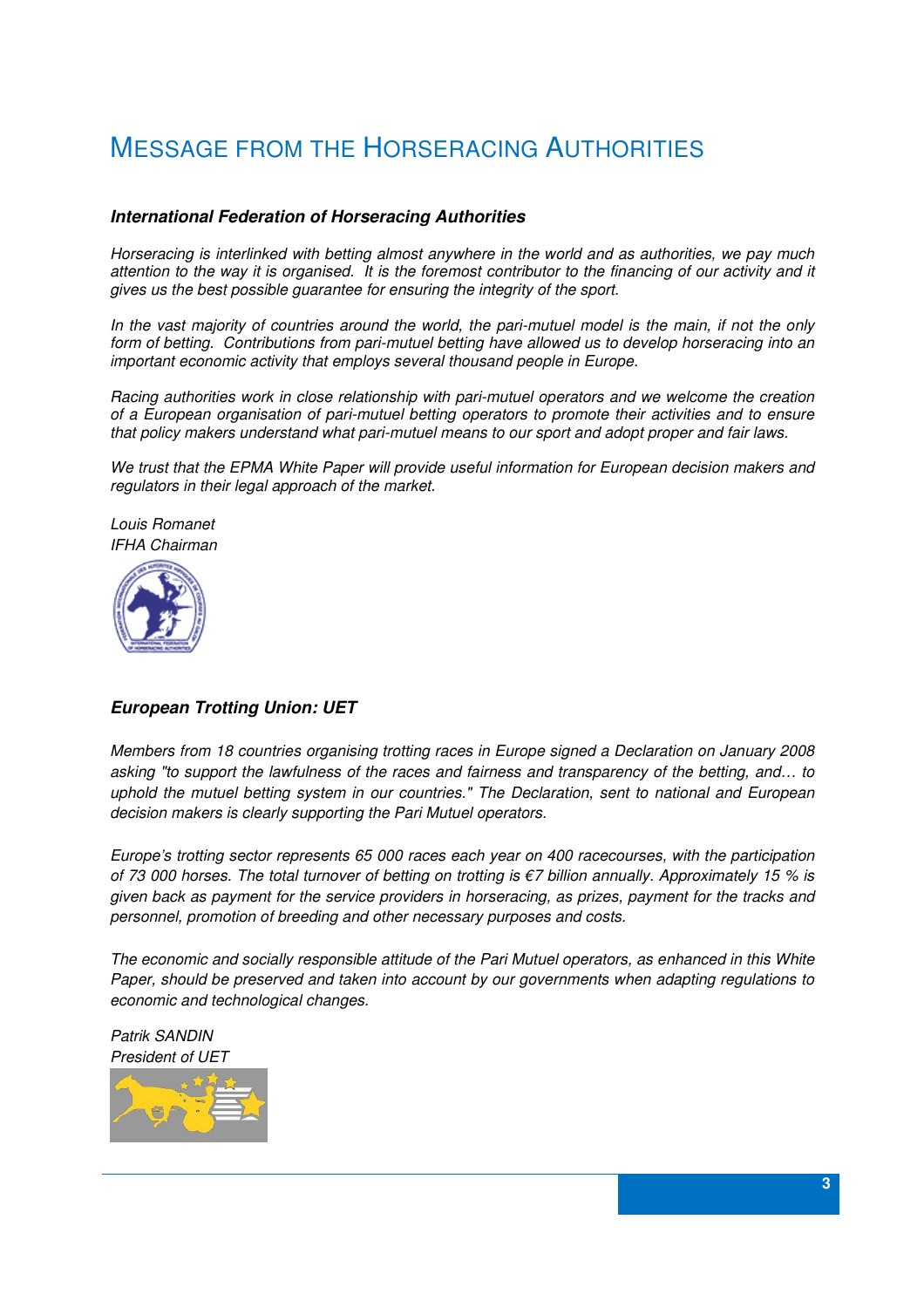### EXECUTIVE SUMMARY

The European Pari Mutuel Association brings together leading operators present in 10 countries. As historically experienced actors in the gambling sector, they are entitled to submit their views and position on the development of the gambling sector. In this White Paper, the EPMA describes the challenges currently faced by the European horseracing sector.

**As betting operators, Pari Mutuel organisations have a dual objective, offering the best entertainment value to bettors in a fair and moderate way and serving the European horseracing industry in its long-term development. A large majority of horseracing organisations have acknowledged the benefits of the Pari Mutuel model as the best tool to preserve and develop their industry.** 

Member States have started a dialogue on the subject of gaming and gambling with the aim of agreeing on a political document to promote their common interests on the subject. EPMA supports this approach hoping it will create the conditions for adherence to the following **common principles**:

#### **Guaranteeing the right for Member States to define a national legal framework assessing the model on which betting is organised**.

- Each Member States can define under a licensing system the various requirements essential to respect at national level.
- Member States can promote the betting model corresponding to public order and funding national priorities such as Pari Mutuel on horse racing.
- National rules must avoid tax competition

#### **Recognising the right of sport event organisers to get a fair return on betting revenues generated.**

 Create a regime for sports betting that enables a fair return to sports for the use of their events by betting operators.

#### **Promoting the sport by preserving integrity.**

- Supporting the approach of the Sports Rights Owners Coalition have the possibility to ban betting on an event or to control the various forms of betting (ban intra-event bets, side bets etc).
- Considering the costs of addressing integrity risks by providing relevant funding and not diverting resources away from training, social structures, rural development, etc.

#### **Implementing obligatory responsible gaming rules.**

- Organise the measurement and apportionment of the costs to gambling.
- Fund social and medical analysis to set up the best prevention mechanisms.

#### **Organising coordination of Member States to control illegal betting activities with strict legal penalties.**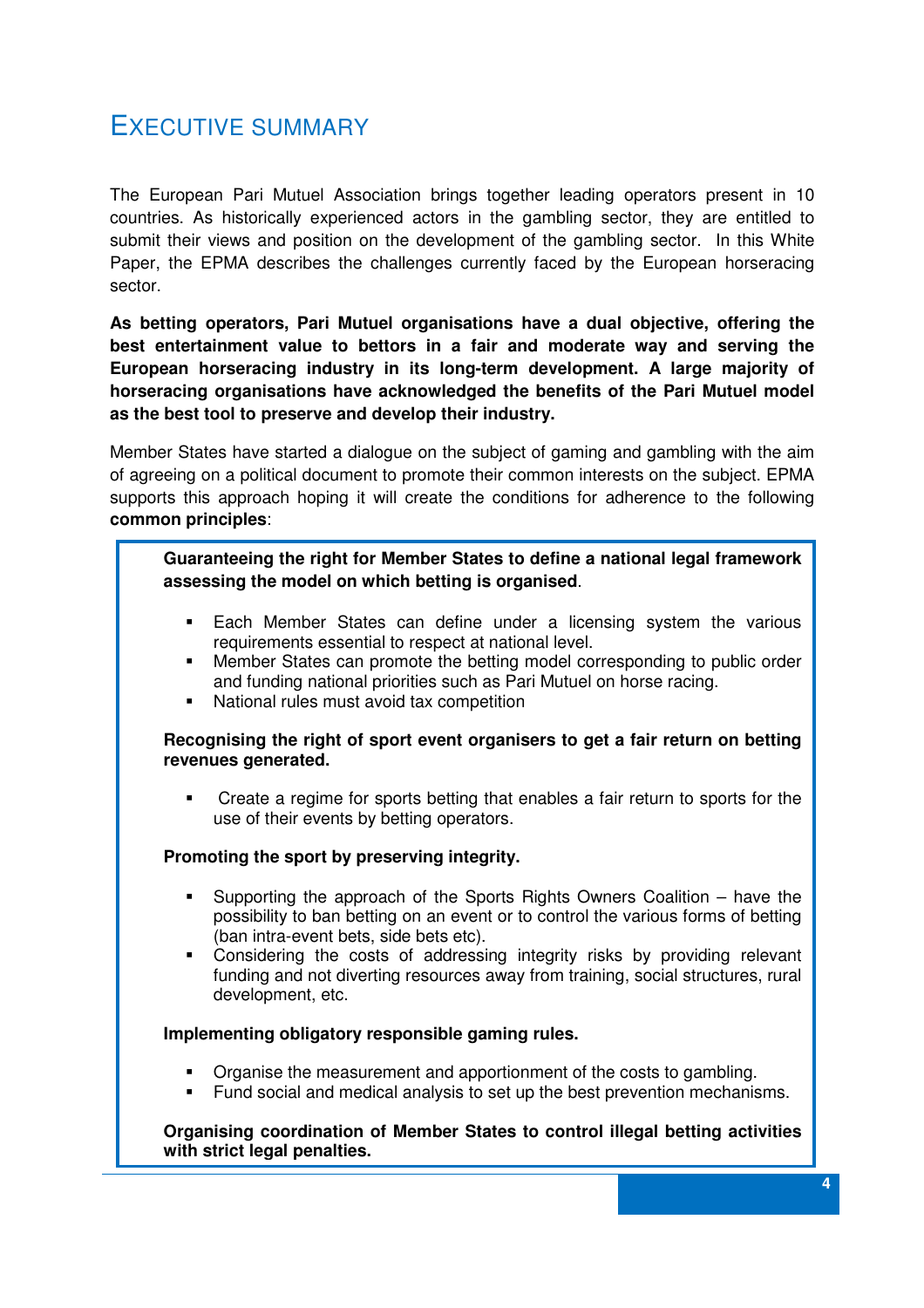Invented in 1864 to reduce the risk level of bet taking and to facilitate the processing of bets, **Pari Mutuel has become the most widely used form of betting on horse races accounting for 78% of horserace betting in the world. In Europe in 2007, it totalled €14 billion. Out of that sum, more than €11 billion returned to the winning punters and as much as € 1.5 billion was reinvested in the European horse industry and racing, a considerable investment which represents more than 200 000 people directly employed by the sport.** These figures can be doubled if all indirect employment is taken into account, often at the crux of regional development (Normandy, County Kildare, etc.).

**Compared with other sports, horseracing mainly relies on betting revenue,** which can be explained by the early introduction of betting legalisation and the recognition of the right of horseracing to benefit from this revenue. In addition to this historical link, both activities have developed symbiotically, particularly for Pari Mutuel operators, which are often set up and supervised by the racing authorities.

**A socially and economically responsible attitude of the Pari Mutuel operators has grown over the years in order to respond in a moderate way to the demand of the players and to ensure the long-term sustainable development of the sport. The values of the Pari Mutuel model, transparency, neutrality and integrity, as well as fairness amongst punters, are now being examined by other sports federations and Olympic organisations.** 

Newcomers on the gambling market have not been subject to the same requirements from the start and have developed their activities according to a completely different economic model. As a result, the different "players" on the European market are not competing on the same basis and do not share the same objectives.

**To reach the same level playing field for all actors on the market, Members States have to modernise their approach to gaming and gambling**. National legislation, which has regulated the market for more than 100 years, has to adapt to the evolution.

**To respond to this technological and economic transformation, a thorough analysis of the benefits and risks brought about by these changes must be assessed at national and European level.** 

Although gambling activities have been considered by many as a normal service, it involves internal risks that cannot be ignored by legislators. European decision-makers are now in the position to evaluate those risks and lay down common principles so that the market can develop properly.

EPMA members hope to share their objectives with European decision-makers: to provide fair services and to preserve part of European cultural know-how.

For this to come about, Pari Mutuel operators continue to innovate without, however, losing their raison d'être.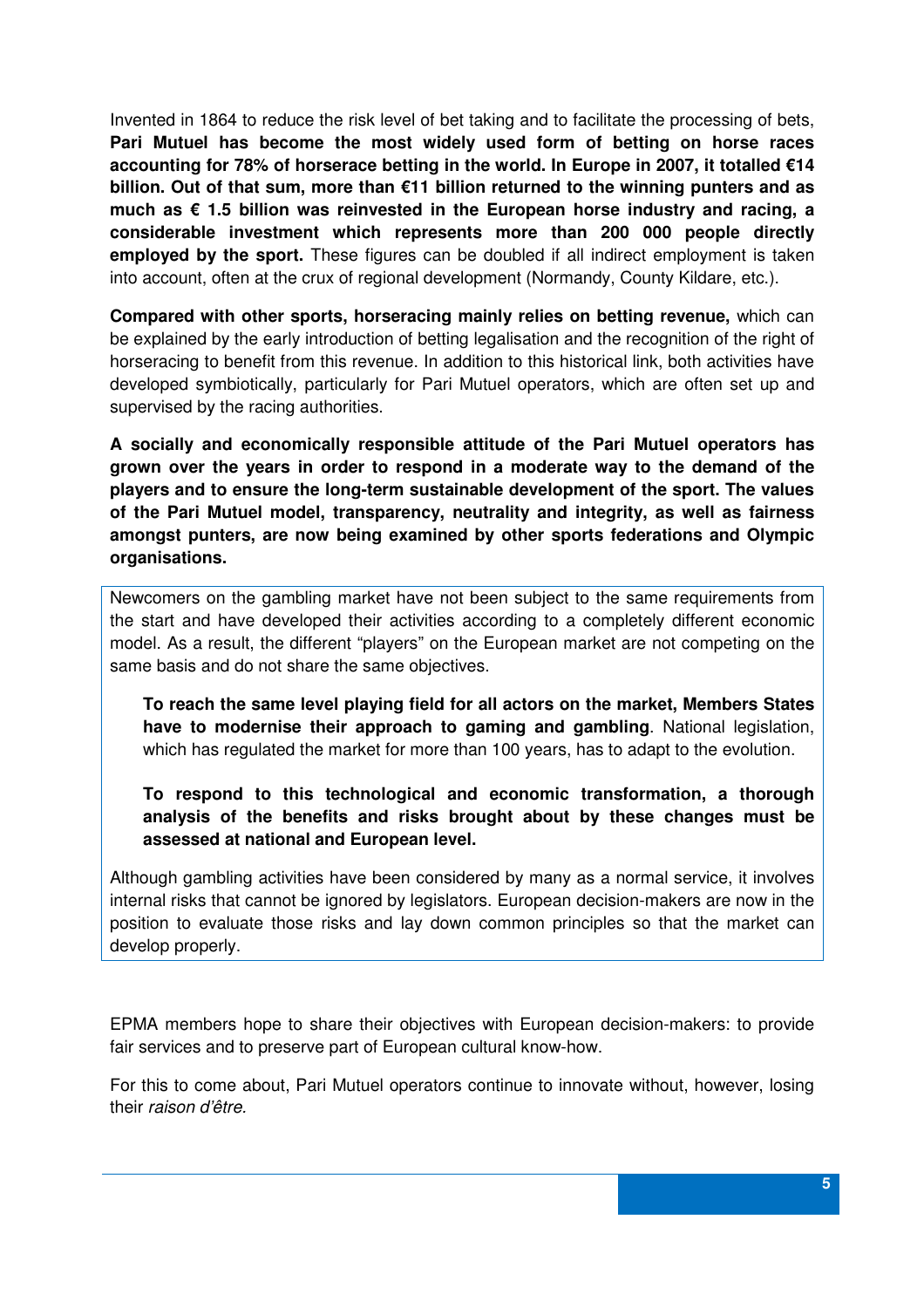#### **European Key figures - 2007**

€ 30 billion for the total betting activity on horseracing:

€ 14 billion collected by EPMA Members:

- $\epsilon$  11 billion returned to the winning bettors
- € 1.5 billion returned to the horse sector

20 million bettors

100 000 horse owners

40 000 breeders

200 000 people directly employed

500 racecourses

80 000 horse races

110 000 different racehorses involved

Pari Mutuel is globally the most widespread form of betting on horseracing, accounting for 78% of betting stakes worldwide.

Except for the UK and Ireland, Pari Mutuel is the dominant or exclusive betting model of the major horseracing nations.

Contact EPMA : contact@parimutuel-europe.org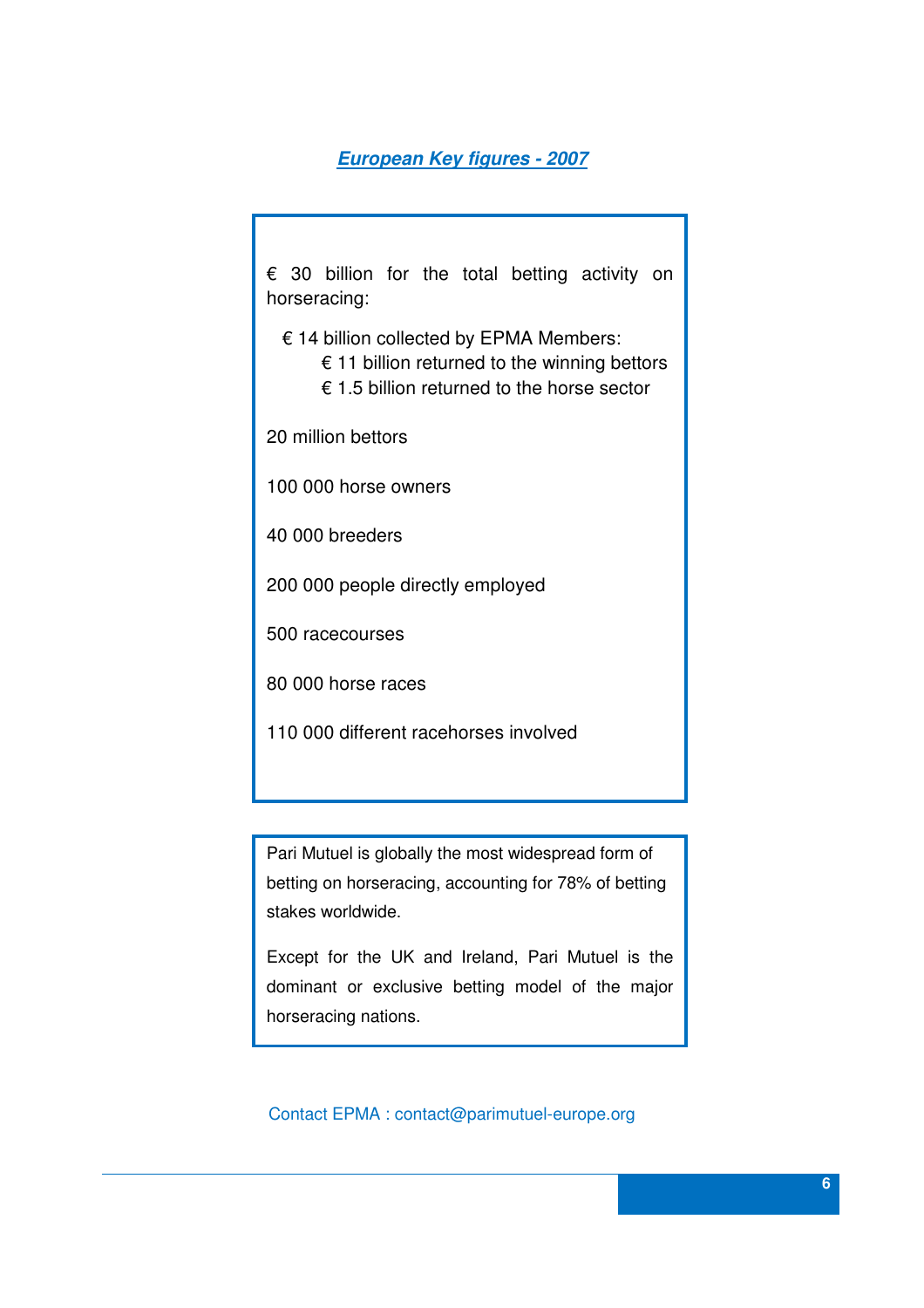# TABLE OF CONTENTS

|       | FOREWORD<br><b>INTRODUCTION</b>                                                                                                                       | <b>MESSAGE FROM THE HORSERACING AUTHORITIES</b><br><b>EXECUTIVE SUMMARY</b>   | $\overline{c}$<br>3<br>4<br>8 |  |  |
|-------|-------------------------------------------------------------------------------------------------------------------------------------------------------|-------------------------------------------------------------------------------|-------------------------------|--|--|
| 1-    | THE BENEFITS OF THE EUROPEAN HORSERACING SECTOR AND ITS NEED FOR BETTING REVENUE                                                                      |                                                                               |                               |  |  |
|       | A)                                                                                                                                                    | The benefits of the horseracing sector in Europe                              | 9                             |  |  |
|       | B)                                                                                                                                                    | The Horseracing economic model                                                | 10                            |  |  |
|       | C)                                                                                                                                                    | An original funding system through betting revenue                            | 12                            |  |  |
| $2 -$ | EPMA OPERATORS HAVE DEVELOPED A MODEL ENSURING A PROPER FUNDING OF HORSERACING<br>WHILE PROVIDING A FAIR, RESPONSIBLE AND ATTRACTIVE OFFER TO PUNTERS |                                                                               |                               |  |  |
|       | A)                                                                                                                                                    | The internal values of Pari Mutuel                                            | 15                            |  |  |
|       | B)                                                                                                                                                    | EPMA members : a Corporate Socially Responsible attitude                      | 16                            |  |  |
|       | C)                                                                                                                                                    | The vulnerability of the system                                               | 18                            |  |  |
| 3-    | <b>CHALLENGES ARISING FROM THE INTERNET AND THE NEW EUROPEAN CONTEXT</b>                                                                              |                                                                               |                               |  |  |
|       | A)                                                                                                                                                    | New actors and new forms of betting                                           | 20                            |  |  |
|       | B)                                                                                                                                                    | Online operators take advantage of an uncertain European regulatory framework | 21                            |  |  |
| 4-    | <b>PERSPECTIVE AND PROPOSALS</b>                                                                                                                      |                                                                               |                               |  |  |
|       | A)                                                                                                                                                    | Consistency of action at EU level                                             | 23                            |  |  |
|       | B)                                                                                                                                                    | The same level-playing field for all actors at national level                 | 24                            |  |  |
|       | ANNEXES                                                                                                                                               |                                                                               | 25                            |  |  |
|       |                                                                                                                                                       | 1 - The European Pari Mutuel model in practice                                | 25                            |  |  |
|       |                                                                                                                                                       | 2 - Funding for British horseracing                                           | 27                            |  |  |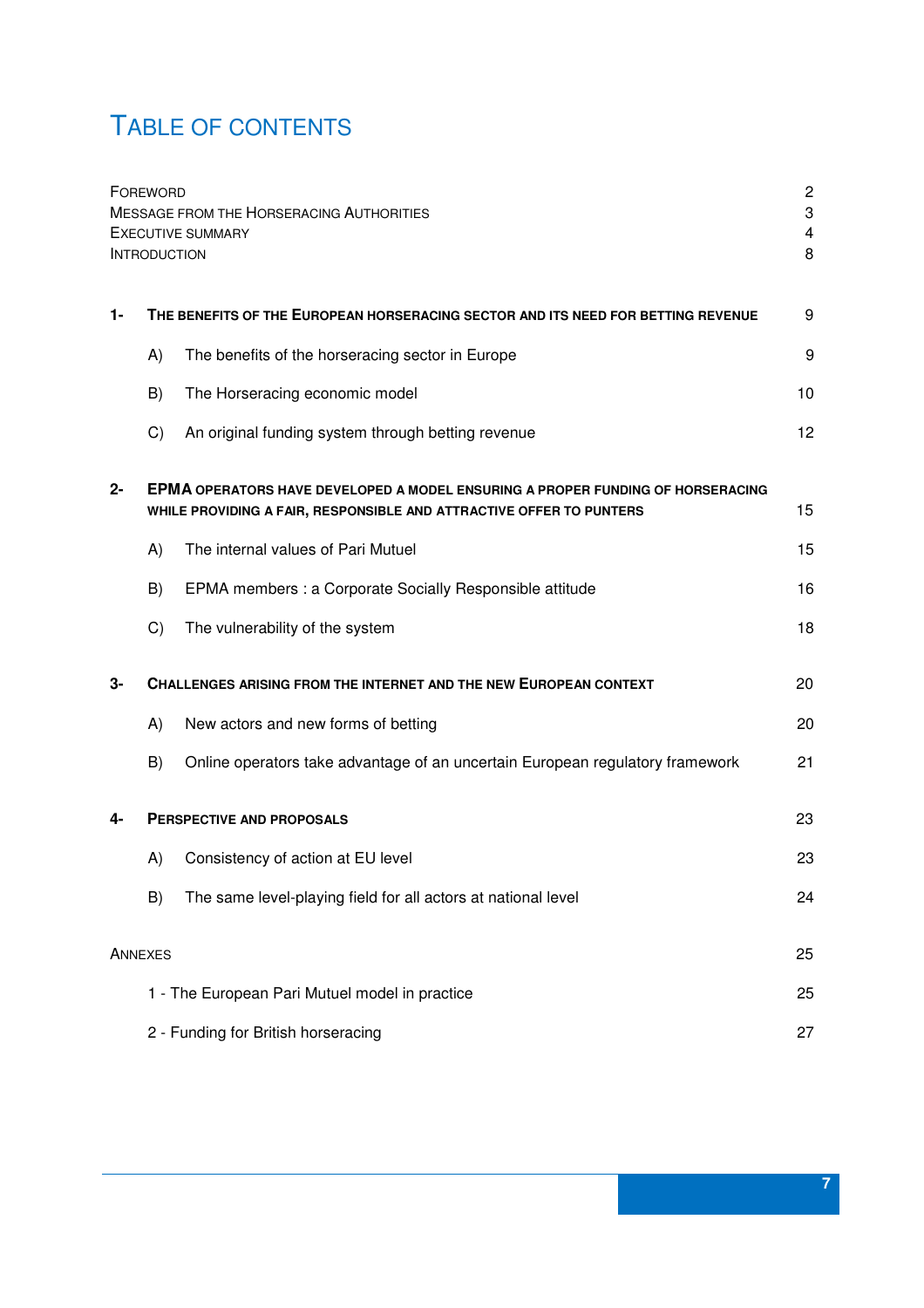### INTRODUCTION

The leading European Pari Mutuel operators have joined together to promote their business model, the Pari Mutuel system for betting as a vital support for the horse sector in Europe.

Members of EPMA are present in 10 countries, traditionally active in developing horse races and horse breeding: Austria, Finland, France, Germany, Ireland, Italy, Norway, Sweden, Switzerland and the United Kingdom. They have developed efficient tools for a sustainable future of the horseracing sector and fairness and protection for consumers. Out of a turnover of € 14 billion collected by EPMA members in 2007, played by more than 20 million punters**, more than € 11 billion returned to the winners and € 1.5 billion were paid to the horse sector.** The sector is of great importance from an economic, ecological and cultural point of view with more than 40 000 breeders in Europe and 200 000 people directly employed contributing to a great extent to rural development.

Recent changes in the European betting market brought about by Internet gambling and legal developments put forward by the European Commission and national governments are challenging traditional betting operators with an impact on the European horseracing sector.

EPMA members, as responsible actors, want to provide an overall understanding of the importance of the horseracing sector in Europe, the way it operates through betting funding and demonstrate how Pari Mutuel has become the most appropriate partner of the industry.

Benefiting from long-standing experience, EPMA members have pooled their common knowledge of the market and submitted proposals for a sustainable future in a changing European context.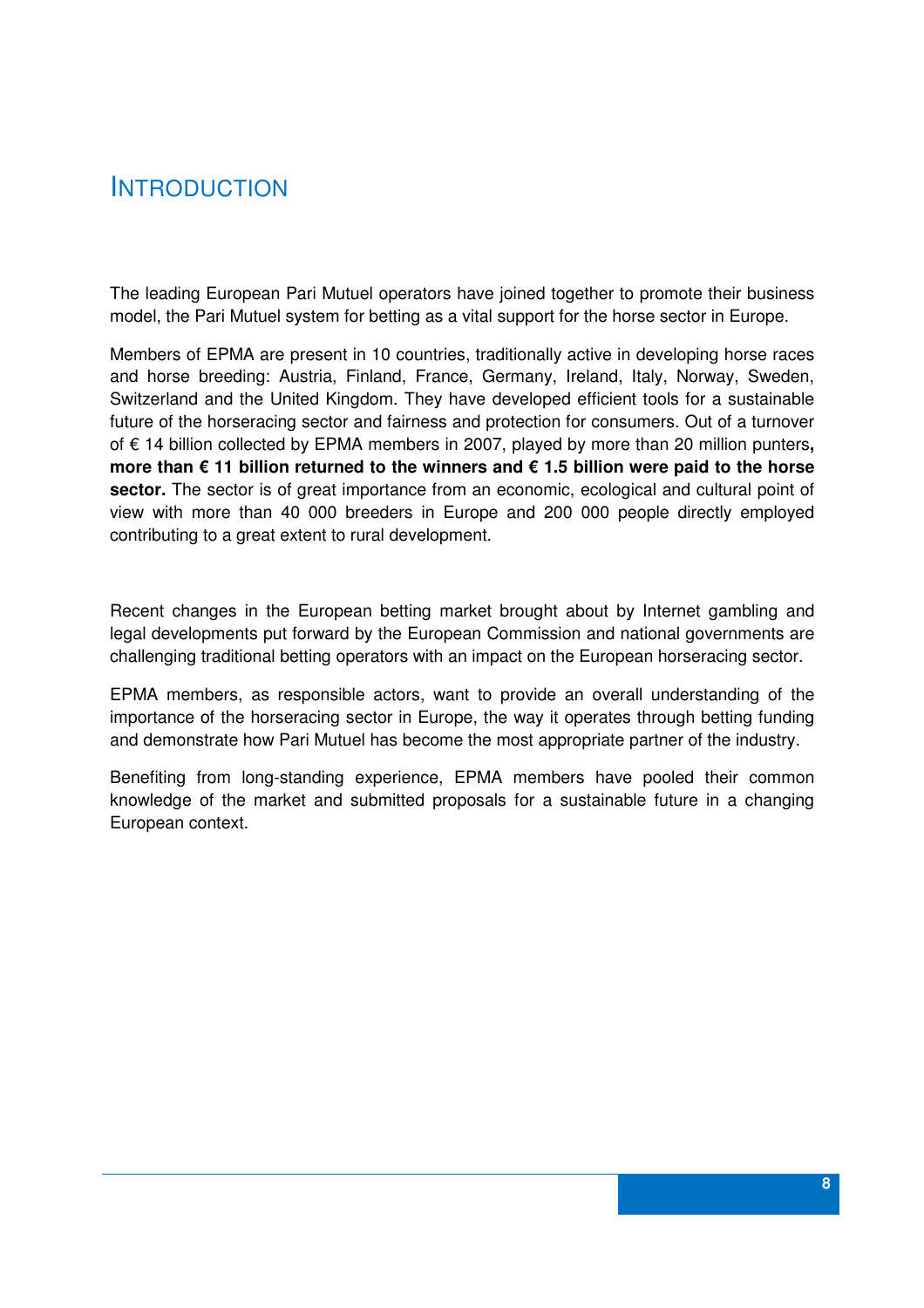# 1-THE BENEFITS OF THE EUROPEAN HORSERACING SECTOR AND ITS NEED FOR BETTING REVENUE

European horseracing is a truly competitive sport aimed at improving horse breeds through competition. It is organised locally by horseracing bodies and processed by a whole vertical industry. The horseracing sector was originally interlinked with betting activities which are its main source of funding.

#### **A) THE BENEFITS OF THE HORSERACING SECTOR IN EUROPE**

Horseracing plays an important role in the European sporting landscape and its benefits can be perceived in other economic sectors due to the activity it generates. Moreover, in many countries it is considered as an integral part of social and cultural life with a long tradition and impacts on the agricultural, environmental, educational and leisure sectors.

#### **Sport and its economic impact**

Europe is the birthplace of horseracing. It is unique as it offers races in the three disciplines, flat, jump and trot. It plays an important role worldwide with top races and world champions. More than 80 000 horse races are organised yearly in Europe on almost 500 racecourses with 110 000 different racehorses involved per year<sup>1</sup>.

European racing is broadcast all over the world including the US, Australia, South Africa and Hong Kong. The Prix de l'Arc de Triomphe, the flagship of French gallop racing, can be seen in 200 countries and is broadcast to 200 million households.

The horseracing industry directly employs more than 200 000 people in Europe<sup>2</sup> with a large variety of jobs including breeders, trainers, jockeys and drivers, stable staff, employees of the betting sectors, etc. Thousands of indirect jobs can be added to the total.

Horseracing supports a flourishing betting activity with  $\epsilon$  30 billion stakes in 2007<sup>3</sup>.

Turnover of horses sold privately and at public sales total more than  $\epsilon$  800 million for thoroughbreds only annually<sup>4</sup>. European-bred horses are sold to many countries outside Europe such as the United Arab Emirates, the United States, Japan and China (Hong Kong).

l

 $1$  EPMA figures 2007 (all figures in the document correspond to the European market unless specified).

<sup>&</sup>lt;sup>2</sup> IFHA and UET figures.

 $3$  IFHA figures 2007 adding bookmaking and Pari Mutuel turnover for the European market.

<sup>&</sup>lt;sup>4</sup> European Federation of Thoroughbred Breeders Associations (EFTBA) 2007.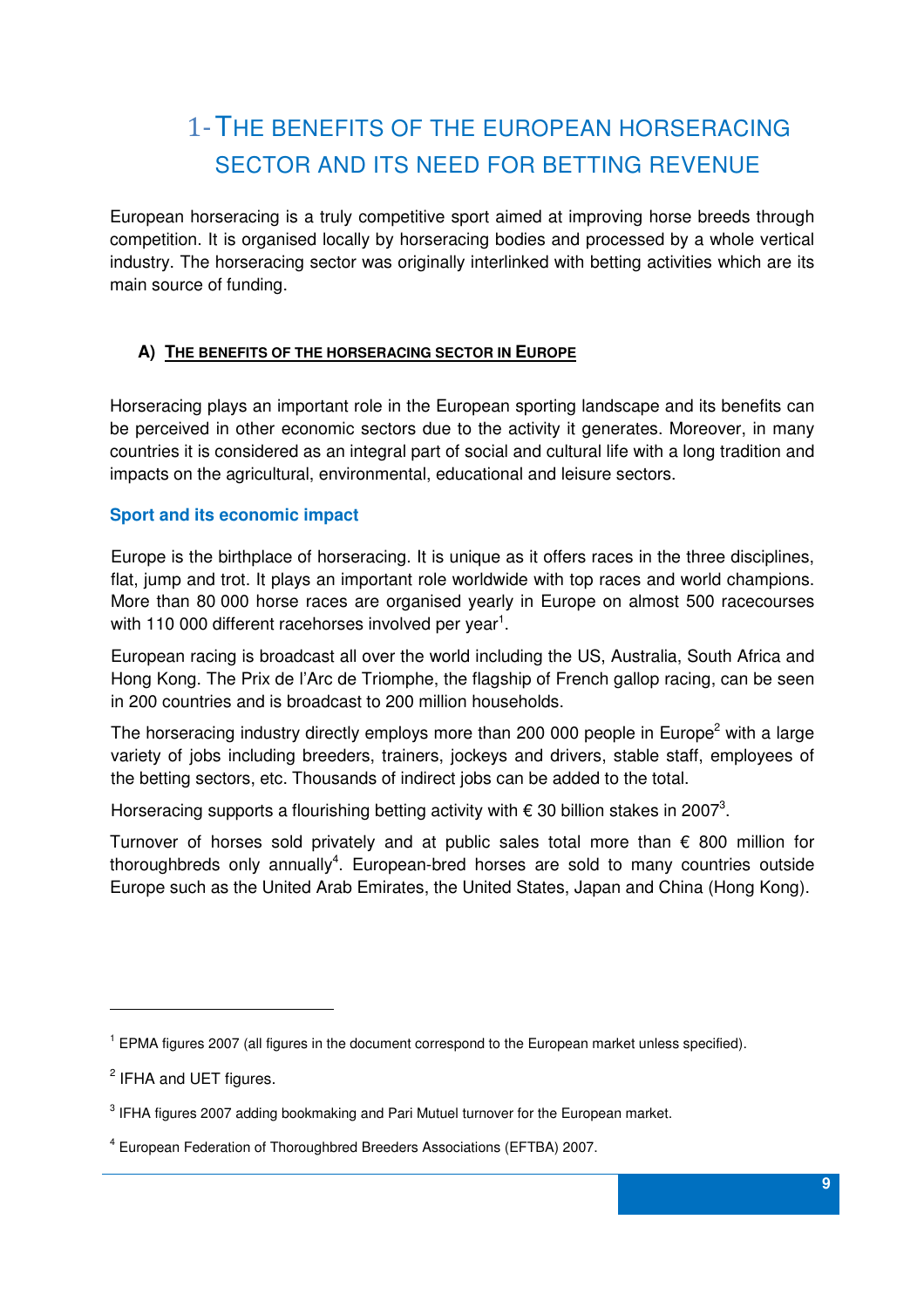#### **Cultural and ecological benefits**

Every day, millions of horse lovers and bettors view races across Europe. Betting on horse racing is a traditional leisure activity for people in many countries with more than 20 million bettors in Europe. Horseracing bettors enjoy a challenging game which mixes luck and expertise with the opportunity to socialise at betting outlets and on the web.

Horseracing as a sport encourages social cohesion. For instance, the Grand National in Great Britain or the Elitloppet in Sweden are considered national events.

Horseracing is such an attractive sport, that many European horseracing associations are non-for-profit associations and most of their stakeholders are volunteers.

Horses contribute to the preservation of rural landscapes. The economy of rural European areas such as Normandy in France or County Kildare in Ireland is strongly linked to the horse racing sector. Horse feed is produced locally and contributes to jobs and the demand for agricultural products. At least 100 000 hectares of grassland are used for thoroughbred horses alone<sup>5</sup>. Such land would not have any economic use otherwise.

The horse breeding industry also results in the protection and promotion of existing breeds (maintaining the diversity of breeds such as cold-blooded horses in the Scandinavian countries).

#### **B) THE HORSERACING ECONOMIC MODEL**

Creating a top champion and organising high-level races take years, investment and expertise in breeding, training and riding. The small to large-scale structures involved need adequate resources in order to thrive and develop. Their work is mainly funded by owners.

#### **The owners and covering costs**

There are more than 100 000 owners<sup>6</sup> in Europe who need to cover the costs of acquiring, stabling and training their racehorses, with a wide diversity of economic situations: from renowned stables owned by a single person to horse syndicates with dozens of people sharing a single horse through the rural family business. The price of a horse can vary considerably and ranges between  $\epsilon$ 10 000 to  $\epsilon$ 50 000 on average<sup>7</sup>. Stable costs per horse are also high from €1 000 to €1 800 /month.

The aim of the owner is to maximise the money earned through prize money (amount paid by the horseracing associations to winning horses) in races and other activities directly linked to the performance of horses in racing such as breeding and horse sales.

l

<sup>5</sup> European Federation of Thoroughbred Breeders Associations (EFTBA) 2007

<sup>6</sup> IFHA and UET figures

<sup>7</sup> August 2008 yearling sale in Deauville reached the average of €111 000: www.arqana.com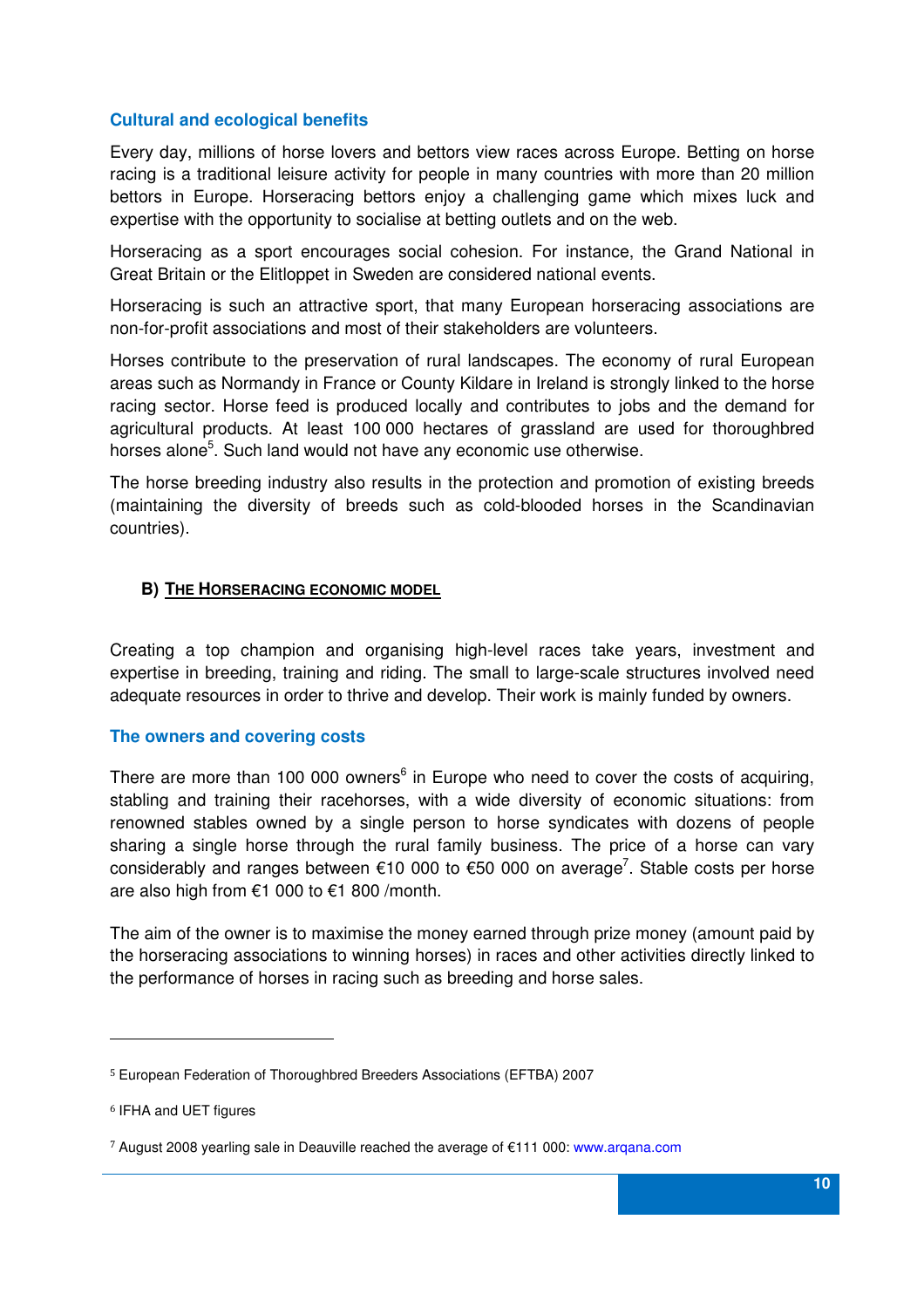Prize money, which accounts for large amounts per year in the main racing countries ( $\epsilon$  350 million in France -  $\epsilon$  155 million in UK), while only partially covering financial needs, is decisive in any decision to continue racing. The percentage of stabling and training expenses covered by prize money won per horse ranges in the main European racing countries from 56% in France to 24% in the UK.

#### **Racing management costs**

Horseracing authorities which organise racing also provide large investment and support operating costs.

Racecourses represent important capital investment. For example,  $\epsilon$  350 million between 2004 and 2006 for the redevelopment of the Ascot racecourse<sup>8</sup>.

Like other sport federations, the horseracing authorities are responsible for providing prize money to competition winners with a total of **more than € 1 billion<sup>9</sup>** paid in 2007. As far as the Grand Prix are concerned, the horseracing authorities compete with ever-increasing prize money to attract the best champions worldwide and to make their racing industry among the best. Offering attractive prize money prevents owners from selling or exporting their best horses to countries such as Hong Kong or the United States where purses are especially high (cf. Breeders' Cup).

| <b>HORSERACING EVENTS</b>          | <b>OTHER SPORTS</b> |                          |               |
|------------------------------------|---------------------|--------------------------|---------------|
|                                    | In million of       |                          | In million of |
|                                    | $US \$              |                          | $US \$        |
|                                    |                     |                          |               |
| Breeders' Cup (USA)                | 24<br>(2007)        | Wimbledon (tennis)       | 23.5          |
| Dubai World Cup Festival           | 21,2                | <b>Roland Garros</b>     | 21,8          |
| Melbourne Cup Carnival             | 16                  | The British Open (golf)  | 8.5<br>(2007) |
| Japan Cup weekend                  | 8.1                 | US Open (golf)           | 7.5           |
| Prix Arc de Triomphe weekend (F)   | 9.4                 | US Masters (golf)        | 7.2<br>(2007) |
| <b>Royal Ascot</b>                 | $\overline{7}$      | Tour de France (cycling) | 4.5           |
| <b>Cheltenham Festival (UK)</b>    | $6\phantom{1}$      |                          |               |
| <b>Grand National Meeting (UK)</b> | 4.3                 |                          |               |

The highest prize money at racing events in 2008 - comparison with major sporting events

8 Ascot redevelopment facts and figures www.ascot.co.uk

<sup>9</sup> IFHA Figures 2007

l

**European Events** European Events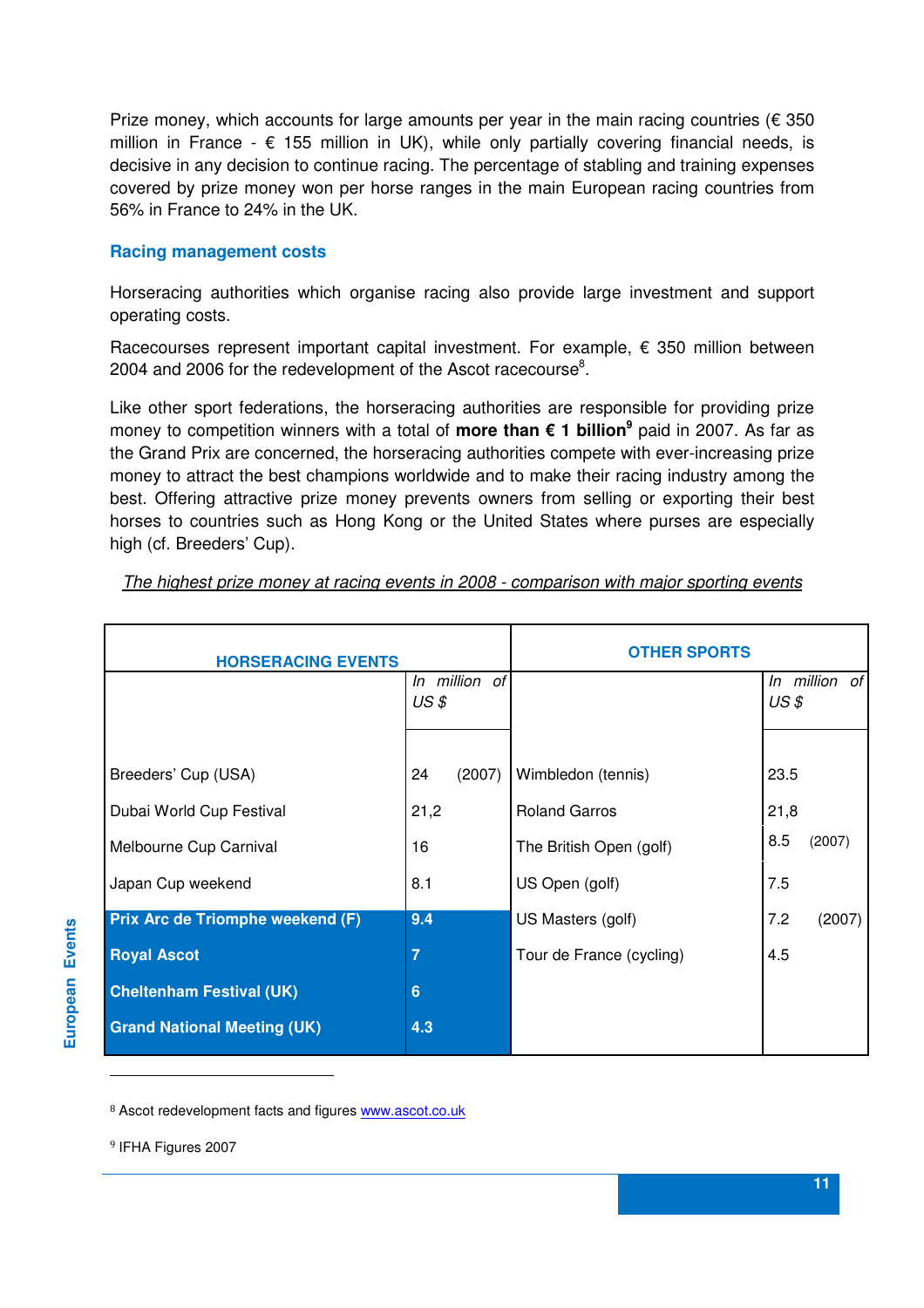#### **C) AN ORIGINAL FUNDING SYSTEM THROUGH BETTING REVENUE**

#### **The economy of the horseracing sector is mainly supported by betting**

The European white paper on sports covers the various ways of funding sport through public or private sources. Among the most common sources of revenue are:

- Media rights,
- **Sponsorship,**
- Hospitality (tickets, food and drink, etc.).

Moreover, the Commission document stressed the importance of funding in the various Member States, "through a tax or levy on state-run or state licensed gambling or lottery services. The Commission invites Member States to reflect upon how best to maintain and develop a sustainable financing model for giving long-term support to sports organisations."<sup>10</sup> To start reflection on this issue, the Commission will launch an independent study at the end of 2008.





#### Horseracing specificities

20% contribution made by owners of racehorses

65% proportion of total revenue derived from betting

15% includes Raceday/Matchday, broadcast and other commercial revenues



Source: Deloitte 2006

 $\overline{a}$ 

 $10$  The White Paper on Sport COM (2007) 391 - 11<sup>th</sup> July 2007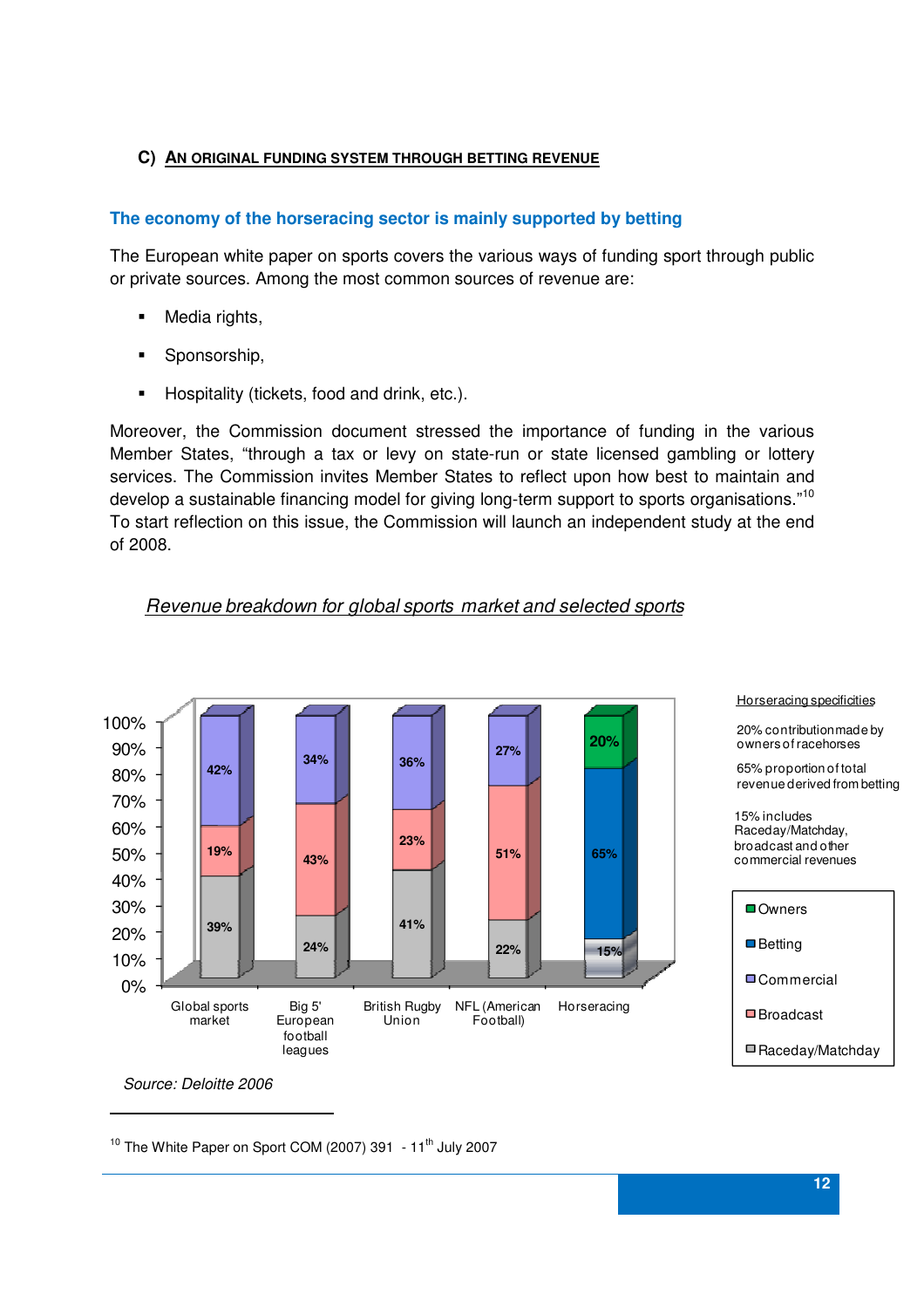Unlike most other sports, in the case of the horseracing industry, the early legalisation of betting and the recognition of the horseracing's right to benefit from its revenue mean that betting is the main source of income for the sector.



#### **Horseracing and betting have always been linked.**

As early as 600 BC in Rome, bets were placed on horse races. The first modern English gallop races were subject to betting in the  $17<sup>th</sup>$  century and, at the same time in Scandinavia, the first bets on trotting appeared (the first carriage to arrive at the church).

Horseracing is a natural support for betting:

- Large numbers of runners making it a challenge to pick the winner(s) (as opposed to other sports with only two teams or sportsmen per event),
- Races, lasting for a short period of time with an emotionally intensive finish, can easily be followed from start to finish,
- Racing allows for a large variety of types of bets involving one or more runners and one or more races.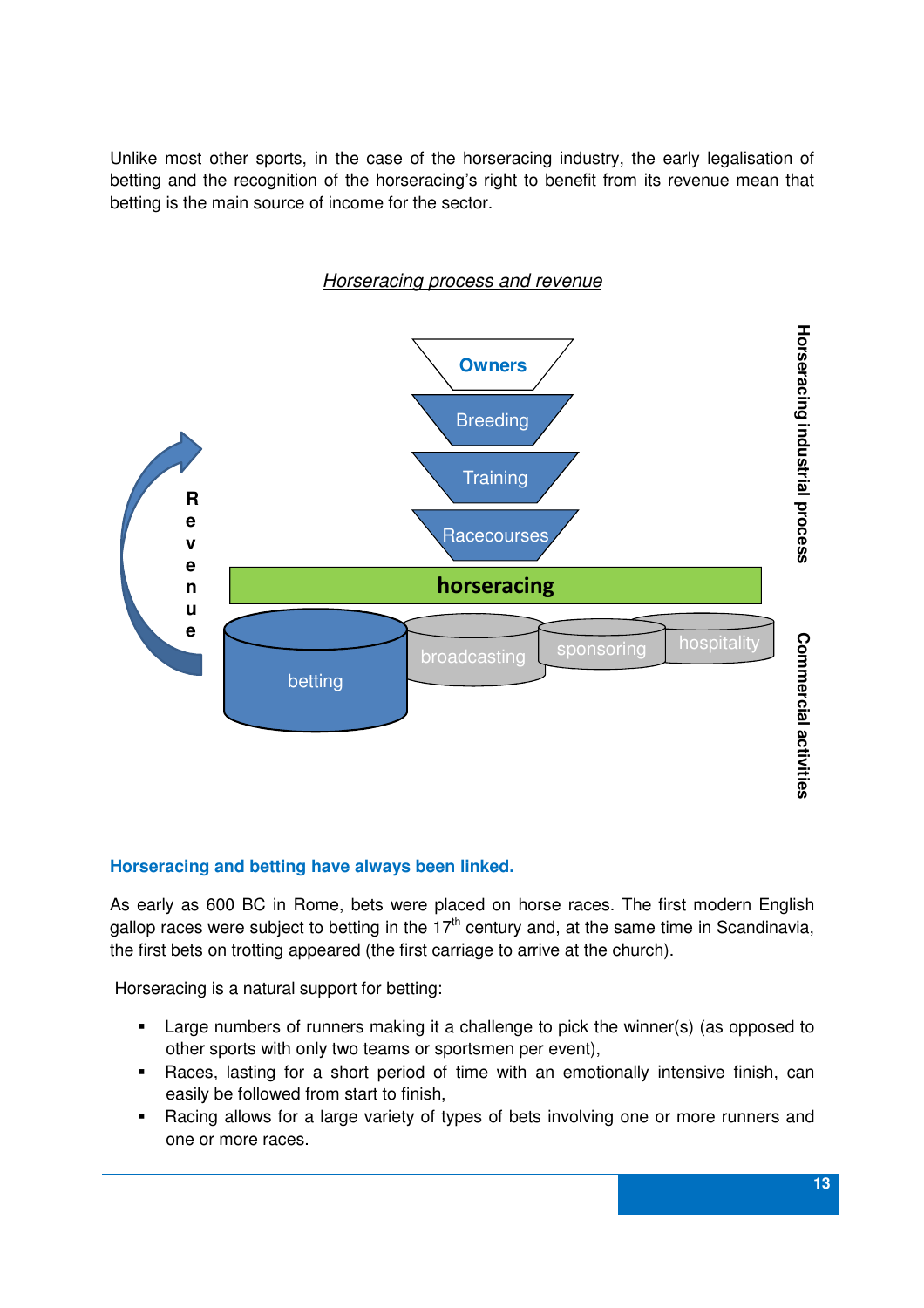Betting on horseracing was gradually made legal in most countries at the end of the  $19<sup>th</sup>$  and the beginning of the 20<sup>th</sup> centuries: France in 1881, Germany in 1922, Sweden in 1923, Norway and Finland in 1927, Italy in 1931, 21 states of the USA in the 30s, etc. Horseracing associations have in most cases been granted exclusive rights to organise betting or rights to the revenue generated.

**At the same time, racing has evolved to fit betting requirements** 

- Permanent improvement of horse breeding to provide racing champions,
- **Handicapping and other measures to ensure truly interesting competition,**
- Growth in the number of races open to betting with one race organised worldwide every three minutes,
- Development in betting networks of simultaneous broadcasts of race meetings organised on different tracks nationally or internationally, etc.

The horserace funding model based on betting is now being examined by other sport federations in need of supplementary resources (French professional football league $^{11}$ , Fédération française de Tennis, etc.).

l

<sup>11</sup> Interview of F .Thiriez, President of FLP– by Paris Match 8/06/2008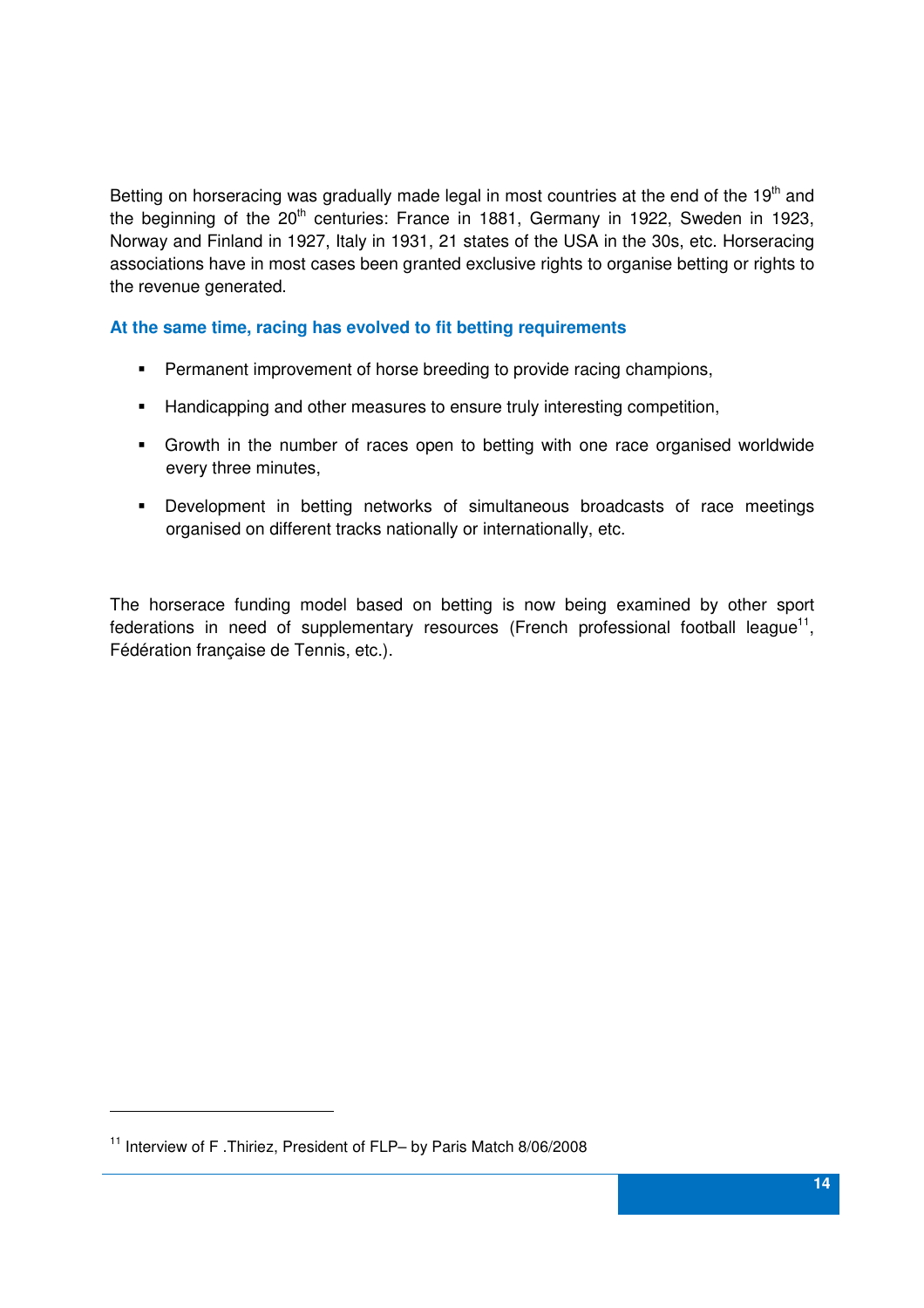# 2-EPMA OPERATORS HAVE DEVELOPED A MODEL ENSURING A PROPER FUNDING OF HORSERACING WHILE PROVIDING A FAIR, RESPONSIBLE AND ATTRACTIVE OFFER TO PUNTERS

On March 6, 2008 at the European Parliament in Brussels, the European horseracing industry asked for a guarantee of:

- a fair return from betting on horse races on which bets are promoted or offered,
- the protection of the future integrity of the sport.

A large majority of horseracing stakeholders have acknowledged the benefits of the Parimutuel model as the best tool to preserve and develop their industry.

#### **A) THE INTERNAL VALUES OF PARI MUTUEL**

#### **Integrity**

Pari Mutuel is a form of betting with certain internal values which guarantees the integrity of the sport. Indeed, with Pari Mutuel betting, the amounts bet are added together and shared among the winners, after the take-out of the operator which is completely independent of the result of the race. The Pari Mutuel operator has therefore absolutely no interest in the outcome of the race.

#### **Transparency**

Pari Mutuel betting ensures transparency through:

- the application of equal treatment of punters,
- the implementation of predetermined rules to establish the share of total bets that will be returned to winning punters,
- the operator's ability to put all the information available at the disposal of punters without weakening his position.

#### **Comparison with other forms of betting**

The bookmaker bets against punters which involves a risk. Even though he tries to balance the books, his profitability will differ depending on the result of the race.

The Betting Exchange (Internet only) allows the broader public to act as a bookmaker. This means that individuals can take odds (ie: "back") on the outcome of any event. Equally, they can offer odds "lay" to other participants. The technology automatically matches back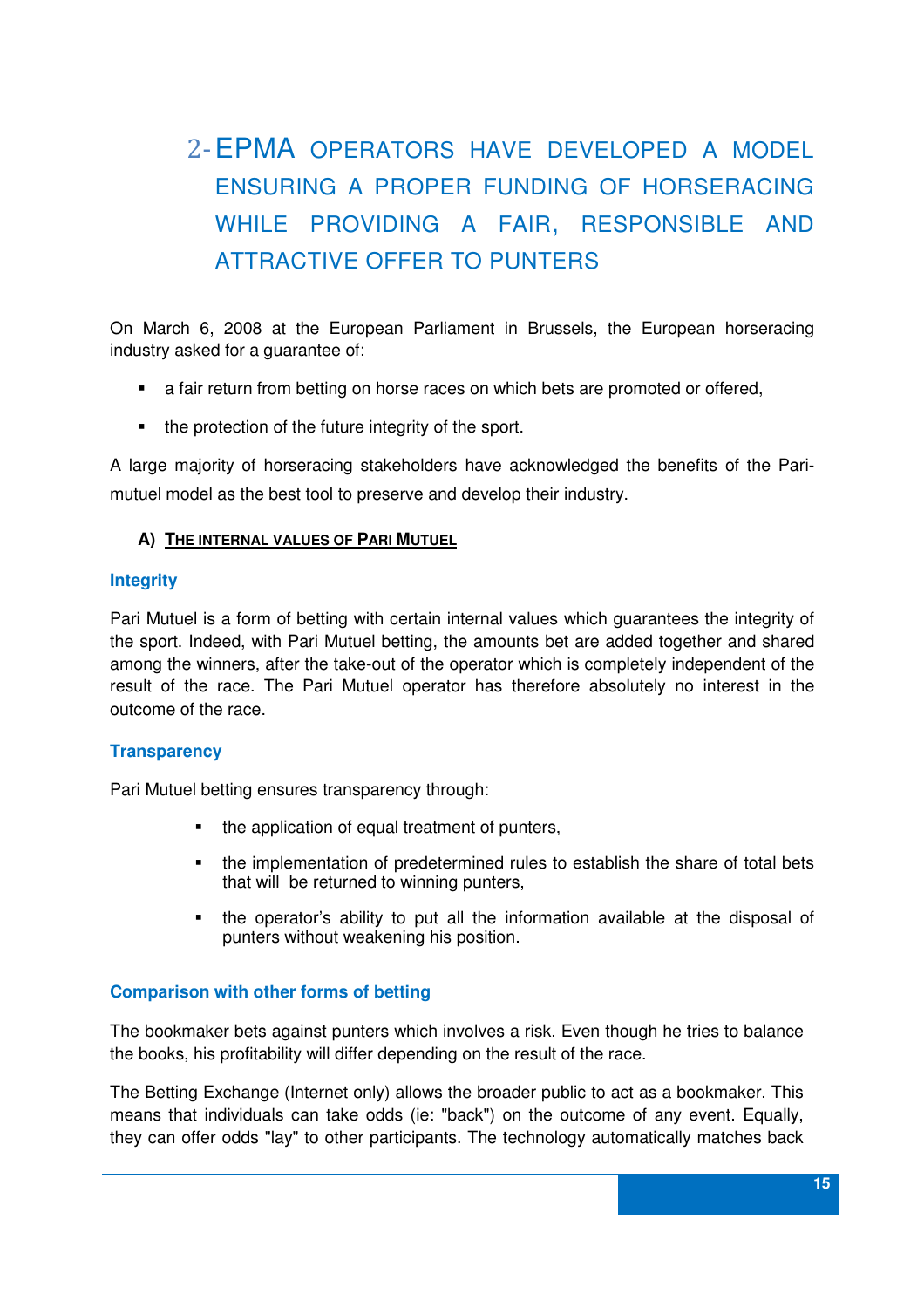and lay bets between various bettors – a percentage of winning bets being taken by the operator. The system makes it possible for individuals to bet on a horse to lose a race.

#### **B) EPMA MEMBERS : A CORPORATE SOCIALLY RESPONSIBLE ATTITUDE**

Gambling operators have many responsibilities in the economic sector in which they operate: a responsibility towards customers, partners/shareholders and society as a whole.

EPMA's members take advantage of Pari Mutuel for the benefit of punters and the sport of horseracing. Beyond legal obligations, EPMA's members are committed to maintaining a balance between their economic objective and social responsibility and are therefore promoting responsible gaming behaviour and the funding of racing.

Many newcomers on the market, on the contrary, have a tendency to exploit loopholes in legislation.

EPMA's members respect strong ethical principles:

- **Observe strict compliance with legal frameworks**
- **Develop and improve responsible gaming tools**

Over the years, national Pari Mutuel operators have developed a strong and consistent programme to promote responsible gaming through various campaigns (information for punters, network training, awareness campaigns, anti-addiction systems on websites and links to associations dealing with compulsive gambling). Some examples:

- PMU in partnership with La Française des Jeux are providing more than  $\epsilon$  1 million for the next three years for specific research and centres for the prevention of addiction to provide better therapeutic guidance to deal with pathological gambling in France.
- The advertising budget is deliberately limited for all EPMA members less than 0.5% of turnover. In Sweden, national operators are contributing to a study on the influence of advertisement on addiction. UK Tote adheres to the GC's Gambling Industry Code of Practice for Socially Responsible Advertising which provides social responsibility standards for gambling operators to apply to their advertising.

#### **Respect the integrity commitment**

- EPMA operators only enable betting on successful results. This makes it difficult to fix a race as it would need the acceptance of all the participants.
- Integrity of betting and racing is a key condition for ensuring the continued development of betting. For this purpose, close cooperation with racing authorities has been developed and promoted.
- EPMA's operators are strictly controlled by their own State which ensures that the processing of bets is done in complete transparency.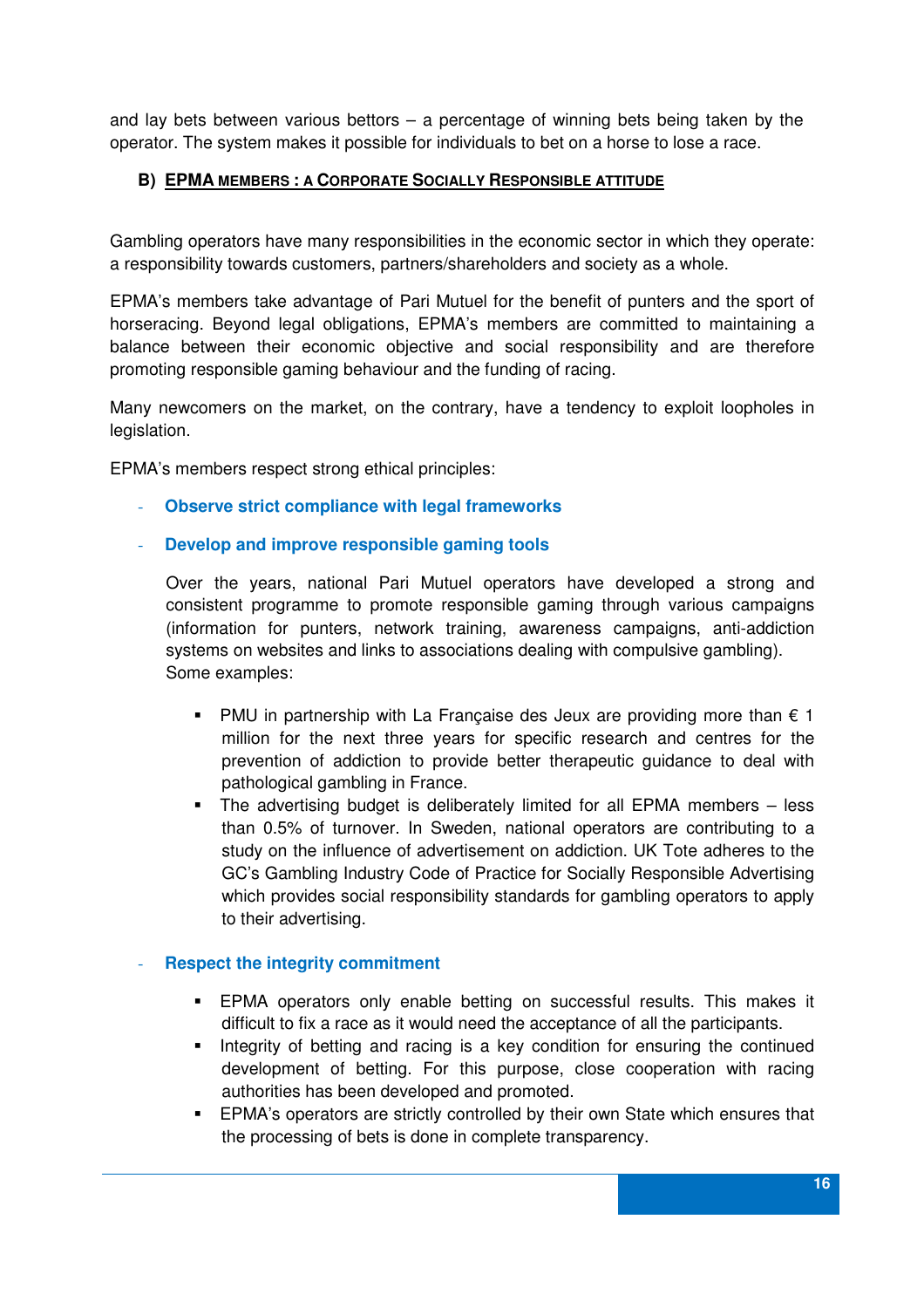#### - **Fund horseracing in a maximised and predictable way**

- Large pools and no risk taken give rise to a wide range of types of bets, notably bets offering life-changing dividends attracting new punters to horserace betting.
- More than 10% of stakes in certain countries are paid to the horse sector;  $\epsilon$ 1.5 billion was returned to the sector in 2007 (see table below).
- Harmonious funding of racing throughout a territory and of racing disciplines across the country.
- Optimisation of operating costs.
- Contribution to the funding of other components of the equestrian sector (Olympic teams, equestrian centres, schools and local development).

| <b>PARI MUTUEL</b><br><b>OPERATOR</b><br><b>EPMA MEMBERS</b> | <b>BETTING TURNOVER</b><br>€ Million | <b>RETURN TO HORSE</b><br><b>SECTOR</b><br>€ Million |
|--------------------------------------------------------------|--------------------------------------|------------------------------------------------------|
| <b>PMU</b>                                                   | 8842                                 | 727.2                                                |
| <b>UNIRE</b>                                                 | 2667                                 | 395                                                  |
| <b>ATG</b>                                                   | 1 2 8 4                              | 149                                                  |
| <b>NORSK RIKSTOTO</b>                                        | 395                                  | 64                                                   |
| <b>FINTOTO</b>                                               | 209                                  | 32.5                                                 |
| <b>UK TOTE</b>                                               | 484                                  | 24.8                                                 |
| <b>TOTE IRELAND</b>                                          | 61                                   | 10.6                                                 |
| <b>GERMAN TOTE + TRS</b>                                     | 85                                   | 8.4                                                  |
| <b>LOTERIE ROMANDE</b>                                       | 73                                   | $2^*$                                                |
| <b>WIENER TRAB</b>                                           | 0.6                                  | 0.12                                                 |
| <b>TOTAL</b>                                                 | 14 100.6                             | $1413.6**$                                           |

#### Contribution from EPMA's members in 2007

\*In addition, more that €5 million are distributed to good causes through local non-profit associations (promotion of research, environment, associations to help youth, provide services for elderly and handicapped persons...).

**17 17** \*\*operating cost included for 5 members (UNIRE, TOTE Ireland, German TOTE, TRS and Wiener TRAB)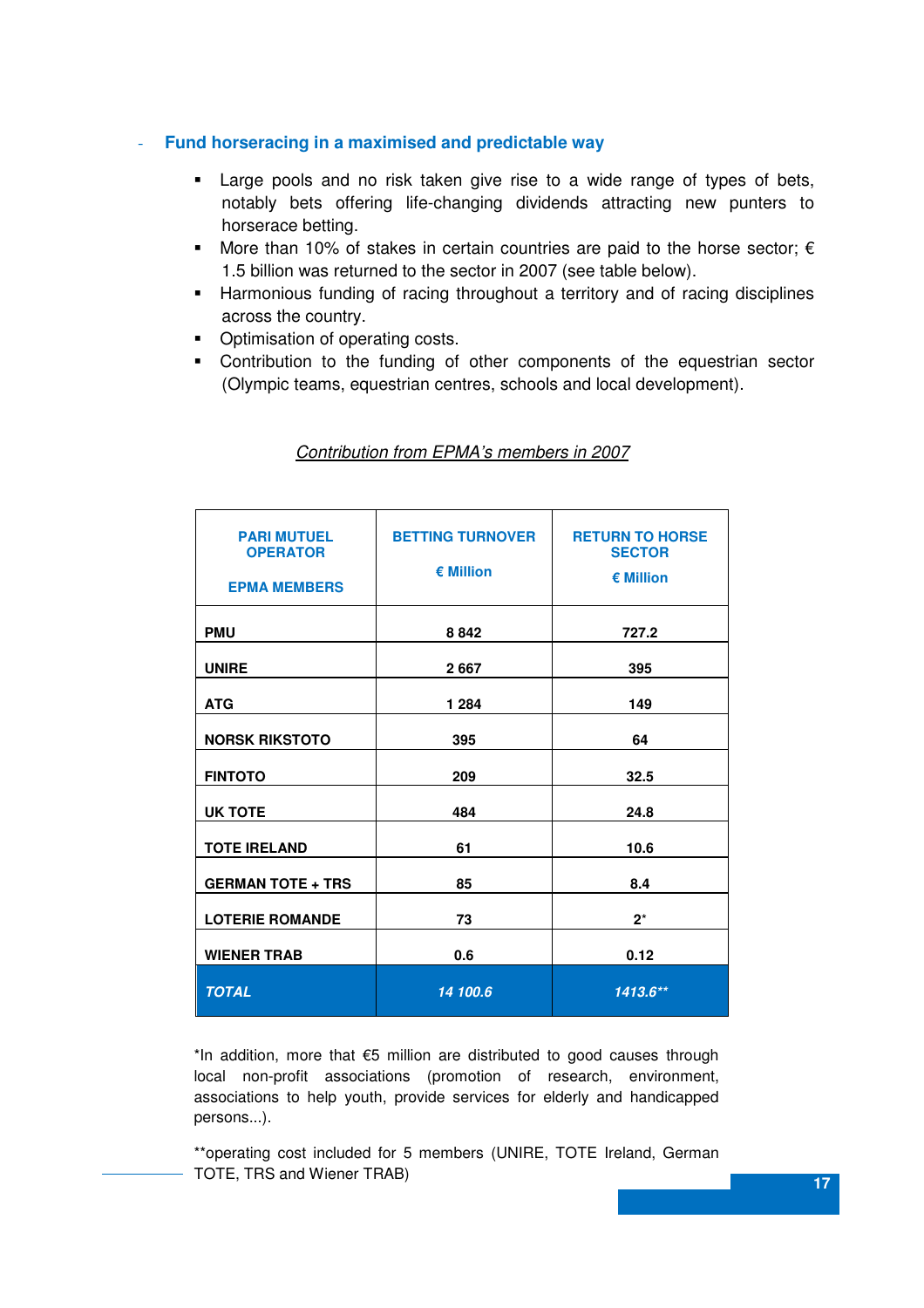#### - **Cooperate among European and international horseracing sectors**

EPMA members have developed common pools at EU level. The purpose is to increase the racing programme, create attractive pool sizes, while preventing punters from participating in uncontrolled betting and continuing to support local breeding and the racing sector (e.g. PMU and Loterie Romande<sup>12</sup>, Nordic countries)

The EPMA model has been implemented in various ways across Europe depending on local history and cultural background as shown in the examples in annex 1. It has proven successful in those countries where it is fully implemented.

In the UK and Ireland where bookmaking is dominant, funding of the horseracing system is through a percentage of gross profits on betting, at an agreed rate negotiated between the parties and supervised by the government (see annex 2). This can cause conflict as bookmakers inevitably look to minimise their contribution to horseracing (and associated costs in offering betting on the racing product to their customers) for the benefit of their own shareholders.

#### **C) THE VULNERABILITY OF THE SYSTEM**

The symbiotic link between the horseracing sector and betting that the EPMA model manages to implement, is a fragile one. If the level of financial return in a given geographic area falls below expectation, owners will turn to other areas (or cease activities) which may lead to a rapid decrease in competitiveness of the entire local industry and upset the balance in neighbouring areas. On the other hand, poorly funded racing leads to low betting as punters want large field races with challenging competition. Low dividends discourage betting because punters also want attractive winnings.





 **18** Switzerland where, since 1991, the Loterie Romande has offered common pool betting on French <sup>12</sup> PMU implemented original and successful cross-border cooperation with French-speaking racing. This activity, which enables Swiss punters to benefit from PMU's large betting pools, contributes to funding both the Swiss and French horseracing industry. Out of CHF 120 million bet in Switzerland in 2007 on French racing, CHF 3.5 million went to the Swiss horse industry.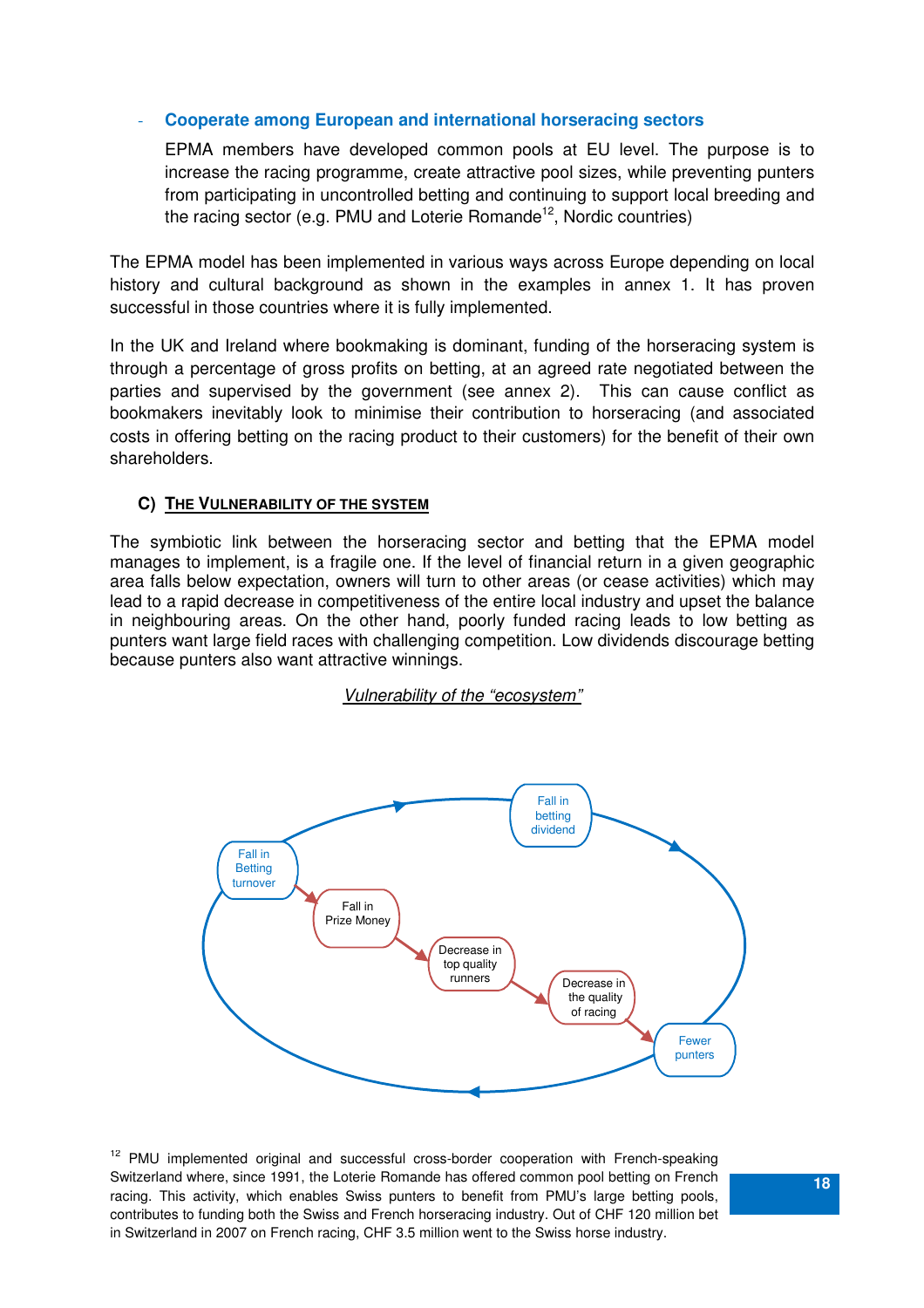**The case of Germany** illustrates the weakness of the system. Due to a legal framework requiring no contribution from bookmakers to the horseracing sector and the development of a financially attractive offshore-based offer, the German horse industry is insufficiently financed through betting. As a result, it has been strongly in decline since 1995.

- The number of German races has dropped by 44%,
- The number of owners has dropped by 40%,
- The number of mares has been reduced by 22% and breeding has been reduced by 30%.



#### Horse betting in Germany

1990 - Paul Barbara, Angles and Angles and Angles and Angles and Angles and Angles and Angles and Angles and A **It took centuries to build the racing industry in Europe to what it is today and could take only a few years to destroy it. It is our responsibility to preserve this essential cultural know-how and heritage.**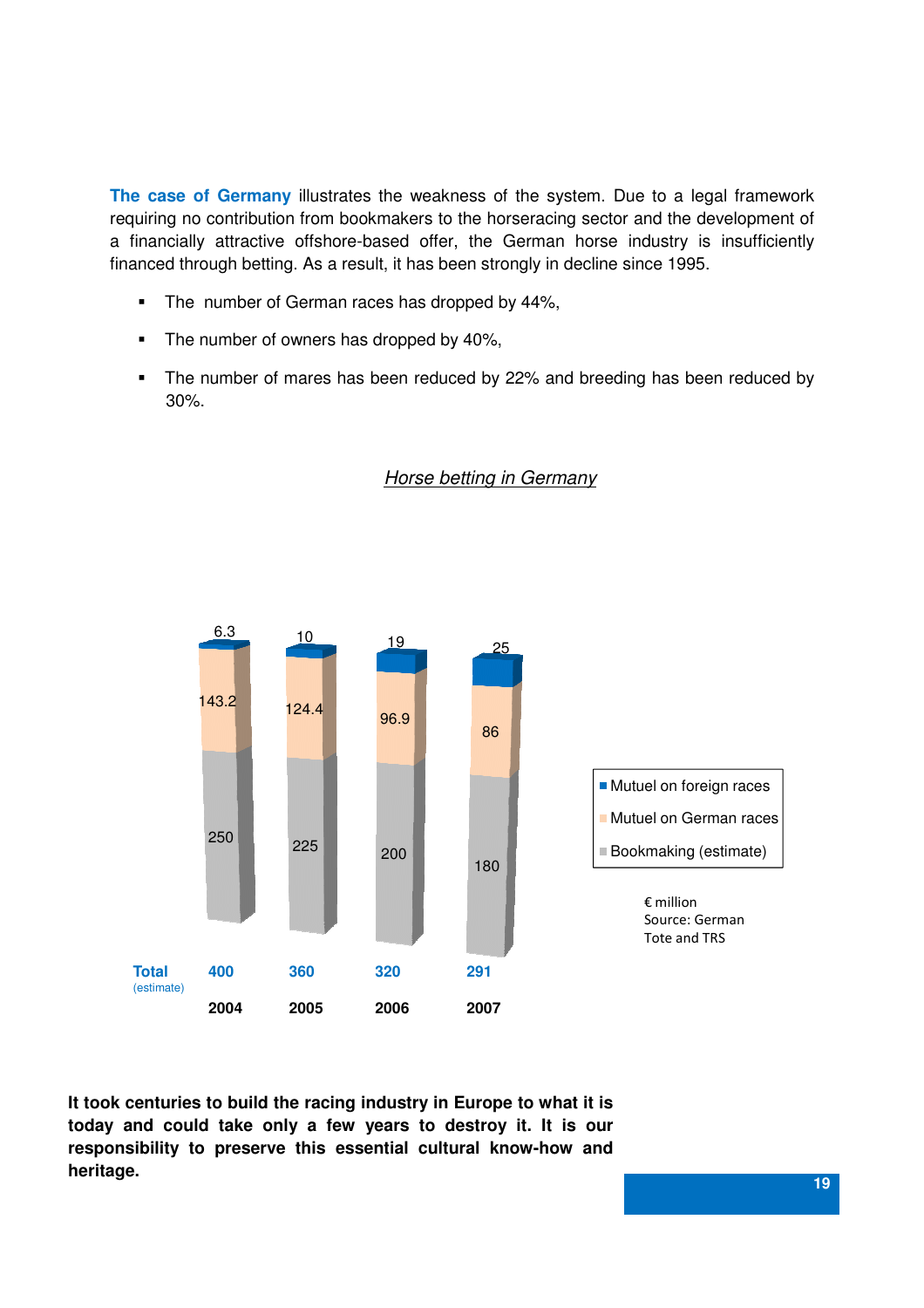# 3-CHALLENGES ARISING FROM THE INTERNET AND THE NEW EUROPEAN CONTEXT

The emergence of the Internet gave national punters online access to foreign operators.

#### **A) NEW ACTORS AND NEW FORMS OF BETTING**

New online operators chose the most open legal frameworks, whether inside or outside the EU, where they could lower their cost and maximise their profit and dividends to punters by minimising levies and paying no return to the sport. Taxation in Malta corresponds to 0.5% of turnover compared to Sweden 11.4% and France 12.6%. This strategy enables them to propose attractive (up to 95% in pay-out rate) betting offers on national markets for horseracing or other sports which unfairly compete with historical ones and threaten the funding of the horseracing sector from which it benefits.

Some operators maintain that they are eager to contribute to sport funding but in practice, none of them is ready to pay the level of contribution paid by EPMA members which is totally incompatible with their current business model.

Even when a country opens its market with the obligation to apply for a local license as was done recently in Italy, the operators that agree to apply for a licence negotiate in order to lower the duty they have to pay.

The gambling games offered by online operators are characterised by permanent requests, high diversity and aggressive promotional campaigns.

A large number of gambling sites operate without any licence or with licences from legislation which imposes no serious controls on their activity making them ideal tools for money laundering and other criminal activities. According to Jupiter Research, 90% of the global online gambling market is illegal. Even when gambling on foreign websites is properly established, it remains difficult for punters to complain in the event of a problem.

Online operators are introducing to national markets, new forms of betting that have been forbidden due to a lack of integrity. As a result, he market has seen an increase in irregular betting patterns which threatens the integrity of sporting competitions 13

l

<sup>&</sup>lt;sup>13</sup>Risks to the integrity of sport from betting corruption - A report for the central council for physical recreation by the centre for the study of gambling, University of Salford – February 2008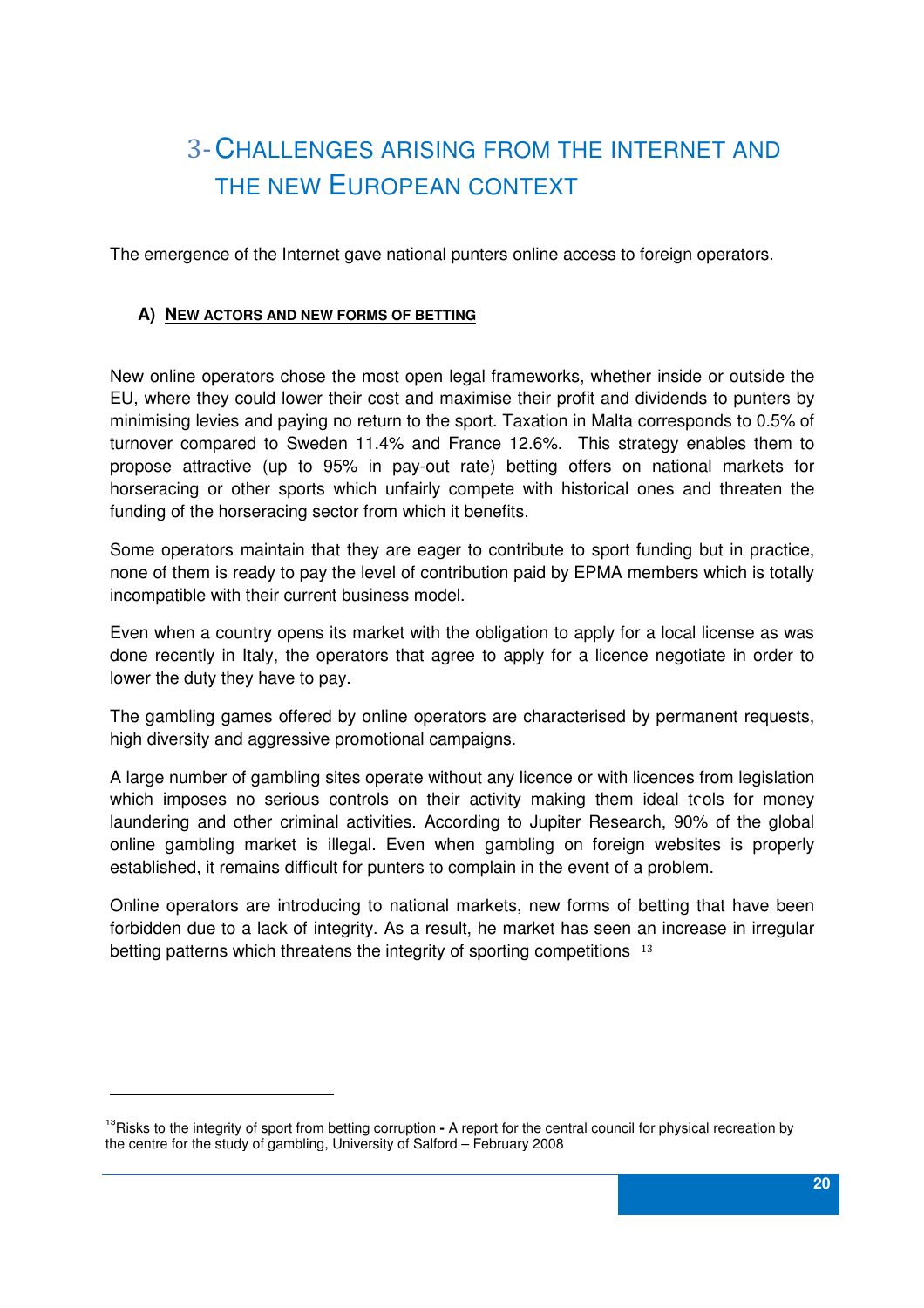#### Attitude of new operators

The change in attitude is threatening long term development



#### **B) ONLINE OPERATORS TAKE ADVANTAGE OF AN UNCERTAIN EUROPEAN REGULATORY FRAMEWORK**

The gambling sector has so far been regulated by national legislation, which is considered as locally driven and influenced by historical and cultural considerations. Most Member States require every operator on their territories to obtain a licence within their jurisdiction with restrictive conditions on access to these licences. Such a situation was not called into question for decades until the Internet developed the possibility of betting online where the gambling market is considered as both European and worldwide.

Adopting the Services Directive should have opened up another debate on the nature of gambling services. However, since it was defined as very specific, it was not included in the European regulatory framework on services when adopted in 2006. In the absence of any specific regulation on the sector, the freedom of access and establishment laid down by the Treaty of Rome is the only rule applicable.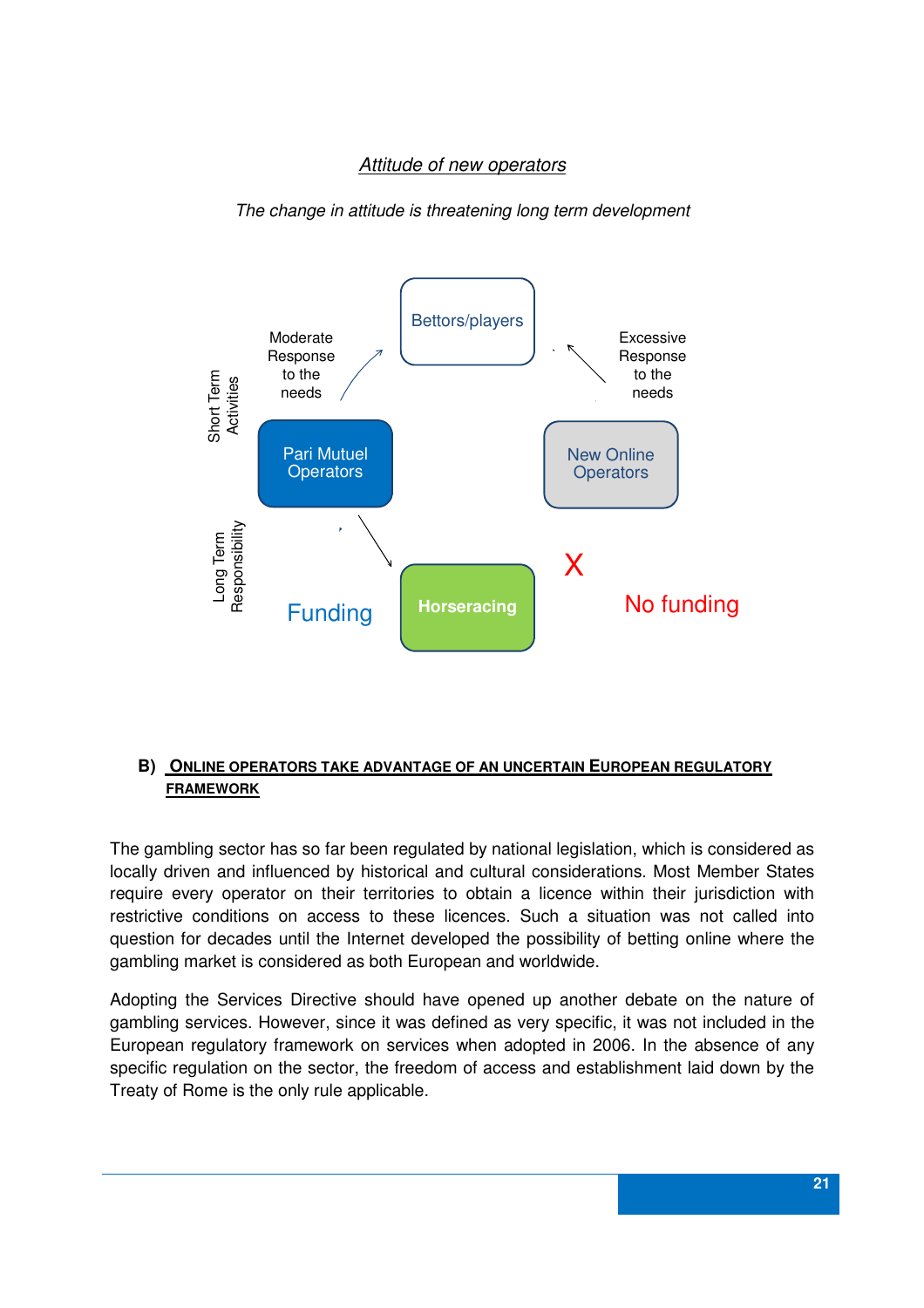As a result, countries have found it increasingly difficult to defend their national gambling markets against foreign gambling operators with an EU member's licence, particularly through legal action.

Monopolistic practices have been called into question by the courts as a result of the Gambelli and Placanica cases which forced the Member States to justify the legitimacy of their current legal framework. Furthermore, national courts give a diverging interpretation of national laws and increasingly refer to the ECJ. In such a context, compliance with EU rules has still not been clarified and although we are awaiting the forthcoming ruling interpretation of compatibility of national laws with European internal market legislation with regard to the cases of the Portuguese Football League and Winner Wetten in Germany, there does not appear to be a straightforward solution applicable to all situations.

As a result of complaints by online operators looking for legitimate access to national markets, since 2006 the Commission has taken action to remove any obstacles by pursuing infringement proceedings against 10 European countries. However, legal uncertainty seems to be on the increase. Member States are adopting different strategies, which highlight the numerous technical and social parameters to consider and the difficulty of implementing a satisfactory framework.

EPMA members are concerned about the uncontrolled opening up of the gambling market. Its negative impact will become a general concern for the whole of Europe if a consistent approach is not discussed soon.

In the present situation, the European Commission cannot ask for an opening of the market without a thorough analysis of the sector and without any legal mechanism in place to protect consumers and to ensure the same level-playing field for all economic actors.

In the past, the European Commission has adopted other methods to open up markets. Although the situation and the market are not fully comparable, there has been a 15 year process in developing a single market for postal services – from the Green Paper in 1992 to the adoption of the Third Postal Directive on first reading at the end of January 2008. Many studies, impact assessments and consultations have been carried out suggesting global solutions.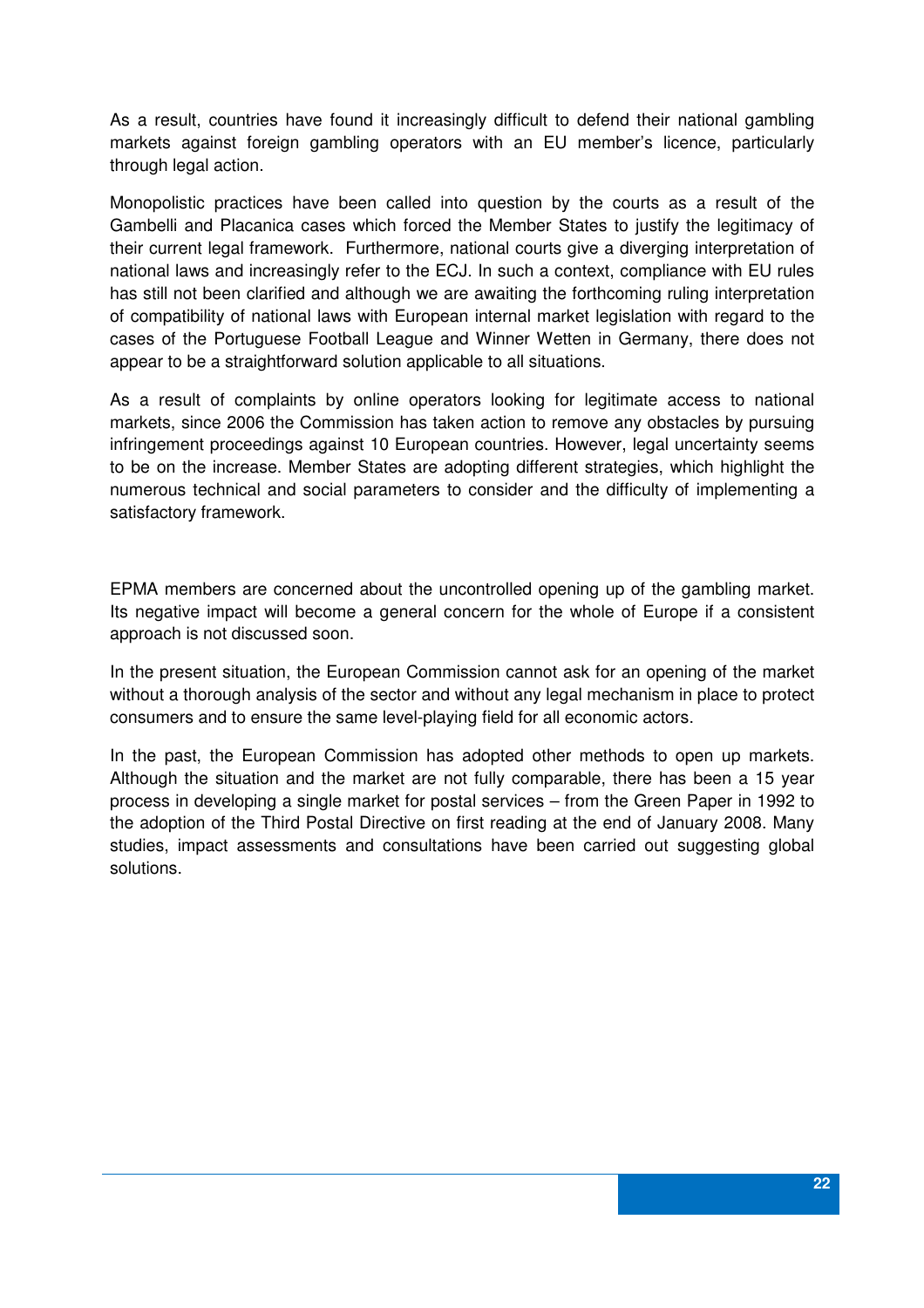### 4-PERSPECTIVE AND PROPOSALS

EPMA members, as traditional operators, have witnessed changes while maintaining and increasing their economically and socially responsible attitude. Such requirements should be applied to all actors but this is not the case today.

#### **A) CONSISTENCY OF ACTION AT EU LEVEL**

Member States, before summer 2008, have started a dialogue on the gaming and gambling issue with the aim of agreeing on a political document to support their common interests on the subject. EPMA supports this approach hoping it will create conditions for adherence to the following common principles:

- Guaranteeing the right for Member States to define **a national legal framework assessing the model on which betting is organised**.
	- **Each Member States can define under a licensing system the various** requirements essential to respect at national level.
	- Member States can promote the betting model corresponding to public order and funding national priorities such as Pari Mutuel on horse racing.
	- National rules must avoid tax competition
- Recognising the **right of sport event organisers** to get a fair return on betting revenues generated.
	- Create a regime for sports betting that enables a fair return to sports for the use of their events by betting operators.
- Promoting the sport by preserving **integrity.** 
	- Supporting the approach of the Sports Rights Owners Coalition have the possibility to ban betting on an event or to control the various forms of betting (ban intra-event bets, side bets etc).
	- Considering the costs of addressing integrity risks by providing the funding and not diverting resources away from training, social structures, rural development, etc.
- Agreeing on **obligatory responsible gaming rules.**
	- Organise the measurement and apportionment of the costs to gambling.
	- Fund social and medical analysis to set up the best prevention mechanisms.
- Organising coordination of Member States to **control illegal betting activities** with strict legal penalties.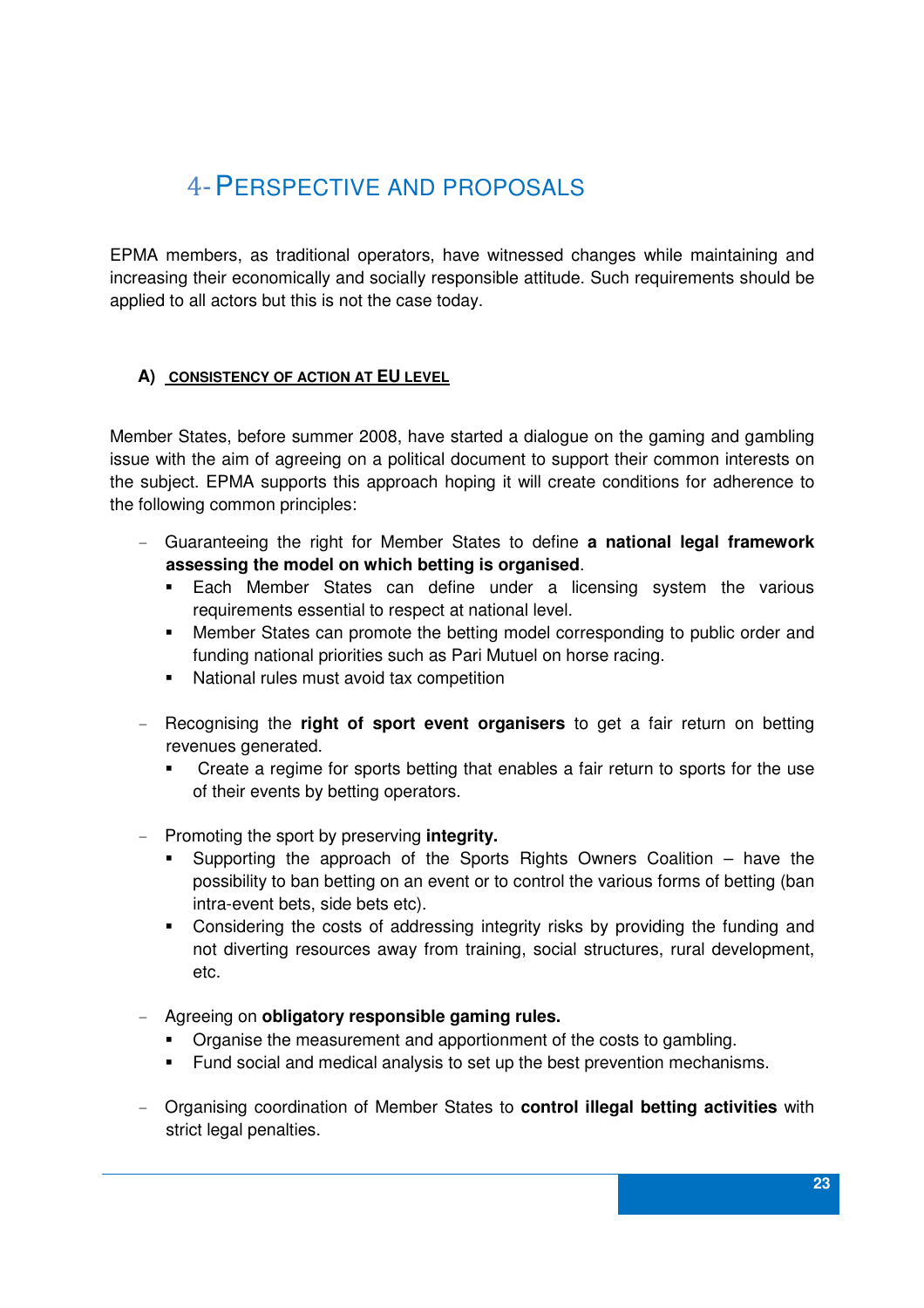#### **B) THE SAME LEVEL-PLAYING FIELD FOR ALL ACTORS AT NATIONAL LEVEL**

Recent legal developments in certain Member States demonstrate the implementation of a national gaming authority in charge of a national licensing system. Such licenses are necessary in order to integrate national terms and conditions such as:

- **sanctions for operators who fail to maintain standards,**
- **advertising regulations,**
- **•** prevention of dangerous betting patterns,
- **•** monitoring and minimising addiction.

In such a context, EPMA members are determined to contribute to the setting up of basic principles:

- A fair tax system for all kinds of games to maintain competition.
- A high level of contribution to horseracing, sports and any other sector with a general interest:

**The "fair return" principle** - minimum level must be assessed, corresponding to the intangible right of the sport on betting in order to provide various funding mechanisms, notably to ensure sustainable development of the sport and to control the integrity of the event.

Moreover, so that any legal work is based on significant economic data, European Pari Mutuel operators are asking for:

- clear assessment of the impact of opening up of the market in Europe through an independent impact study with a genuine debate on the social and economic commitment of all gambling operators,
- Build up indicators to follow the market evolution and learn from experience.

Such results would help formulate European principles to be shared by all operators in the gambling sector.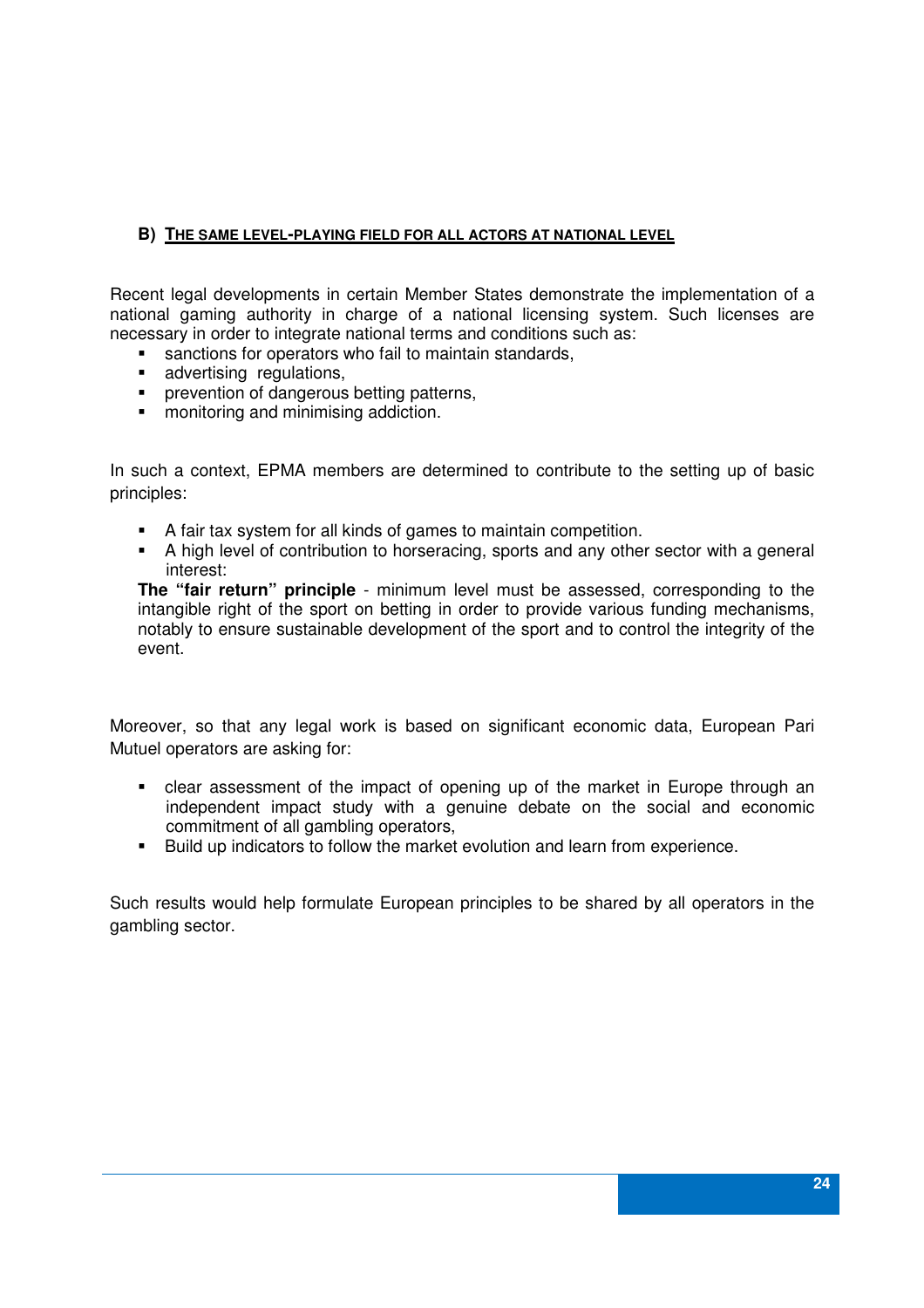### **ANNEXES**

#### **1 - THE EUROPEAN PARI MUTUEL MODEL IN PRACTICE**

#### **The French model**

On June 2 1891, betting legislators in France acting on the principle of Pari Mutuel, granted the horse racing authorities the exclusive right to organise public horse races and on-track betting. From 1930 onwards, some of the horseracing authorities were allowed to collect offtrack bets. Two of these, France Galop and Le Cheval Français, are responsible for racing regulation and prize money of flat and jump racing and trotting racing respectively with a balance between the two codes.

The racing authorities created PMU, an Economic Interest Group, to organise off-track betting on their behalf. PMU's stakes amounted to € 8.8 billion in 2007 which makes it the second most important horseracing Pari Mutuel operator in the world and the first in Europe. PMU funds 80% of the French horse sector, to which it pays its entire net profit,  $\epsilon$  727 million in 2007.

#### Financing of the French horse sector due to handle collected by PMU

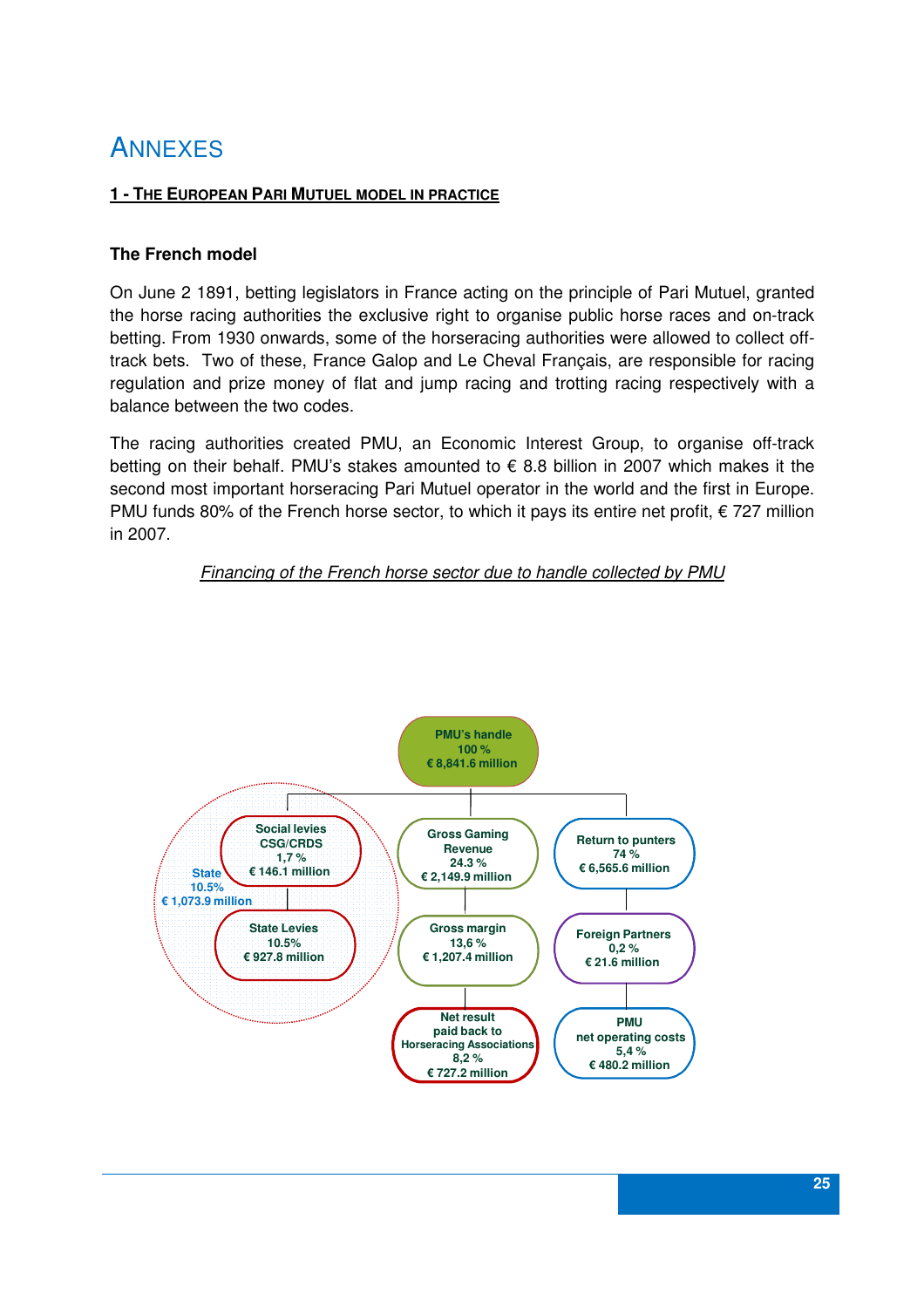#### **The Nordic model**

**In Sweden, ATG** has the exclusive right to organise bets on horseracing since 1974 under the ownership and authority of the horseracing organisations. The company's objective is to ensure the positive development of the horseracing industry by complying with requirements such as paying concerns to small racecourses and supporting both flat and trotting activities and organising only certain betting types with a maximum layout. ATG supports horse clinics and horse-related training/education. In 2007, € 154 million was distributed to horseracing organisations out of a total betting turnover of  $\epsilon$  1.290 million, or 12% of total betting.

**Norsk Rikstoto** has the exclusive right to organise bets under the Totalisator Act in **Norway**. Norsk Rikstoto is a foundation, created in 1982 by the Norwegian Trotting organisation and the Norwegian Jockey Club. Norsk Rikstoto is the financial contributor of all horse-related activities in Norway including the Norwegian Equine Centre, a foundation made up of 17 nationwide horse and pony organisations with two main objectives: education and breeding. The Norwegian Equine Centre is keeper of stud books and maintains breeding plans for typical Norwegian breed horses such as the Dølehorse, the Fjordhorse, the Nordlands/Lyngshorse and the Warm-blooded riding horse. Norsk Rikstoto took nationwide responsibility for horses' welfare by establishing an equine hospital in November 2007 to provide relevant veterinarian expertise to horses all over the country. In 2007,  $\epsilon$  64 million, 16% of the company's turnover, was transferred to the horse industry without intervention of the State.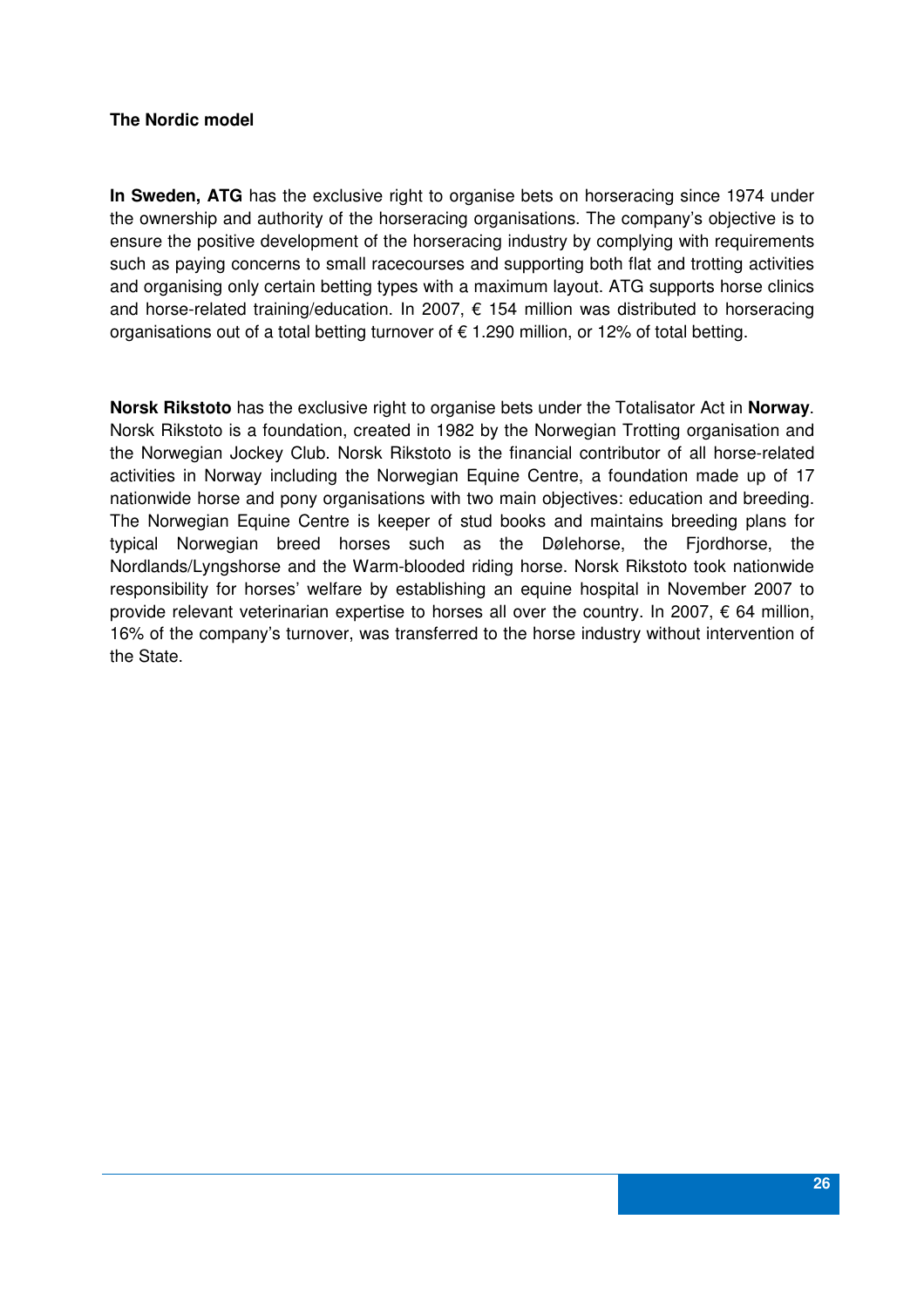#### **2 - FUNDING FOR BRITISH HORSERACING**

All betting organisations in the UK are required to pay a Levy on bets taken on British horse racing. This includes contributions from bookmakers, the Tote, betting exchanges and spread betting firms. It is estimated that betting on horseracing accounts for 69% of overthe-counter stakes in Tote betting shops (although due to its strong racing heritage and links this figure is likely to be higher than the industry-wide average).

The current scheme governing the bookmaker's contribution to racing is based on 10% of gross profits. A new framework for the future funding of racing has been the source of much debate and in the absence of an agreed formula this scheme was extended to include the most recent financial year.

#### **The Levy yield for the latest financial year reached £116.5 million, a 17.4% increase on the previous year; however, 1% of the total betting amount in UK goes back to racing/breeding.**

UK Tote contribution to the Levy in 2007: £9 million (this is in addition to the £11.9 million contribution to racing through sponsorship, donations and commissions payments to racecourses).

The Levy Board has set a minimum prize money allocation of £65 million per year from 2009 to 2011, although this is dependent on obtaining a long-term levy agreement between betting operators and racing.